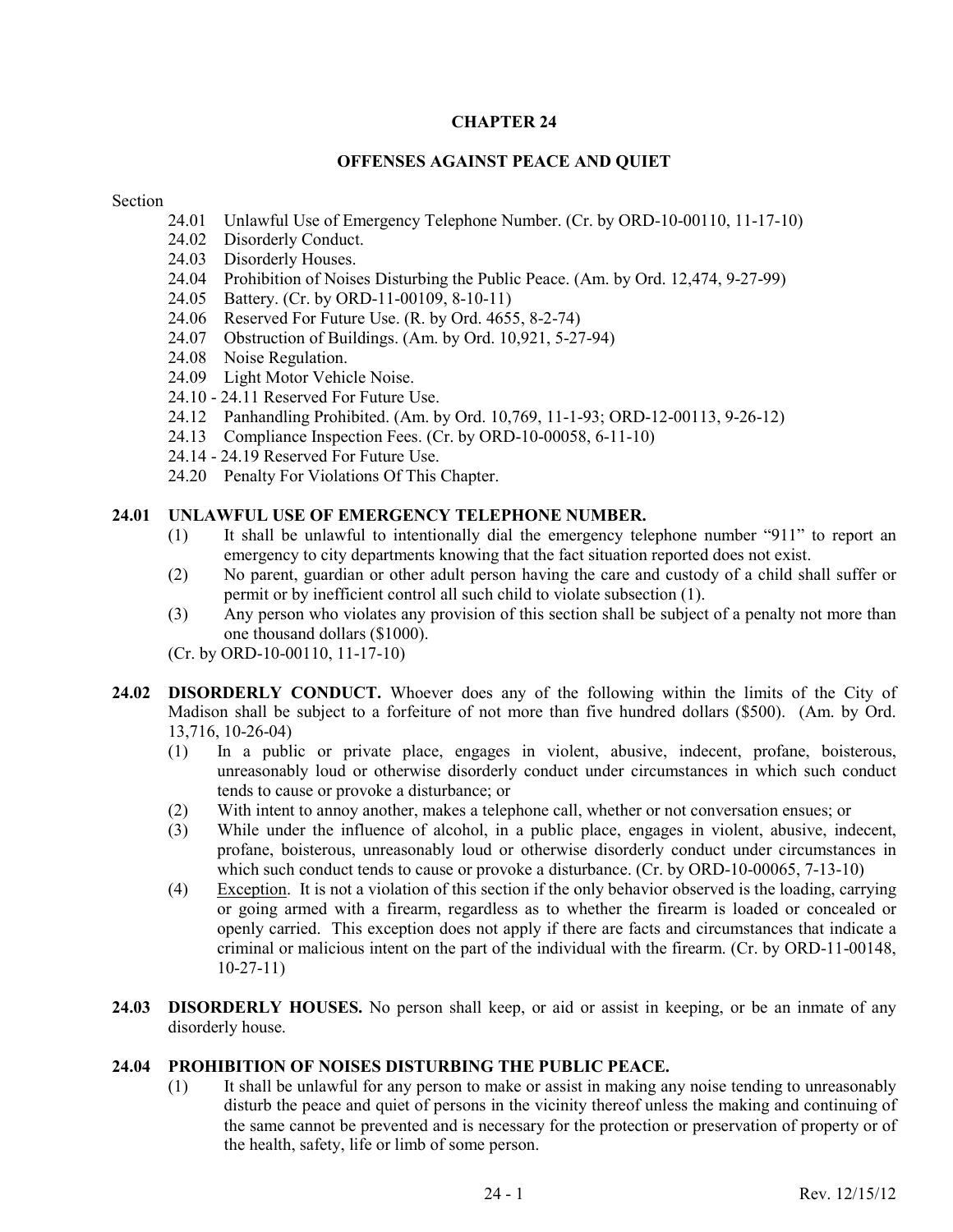- (2) It shall be unlawful for any person, firm, corporation, or other entity occupying or having charge of any building or premises, or any part thereof, to cause, suffer or allow any loud, excessive or unusual noise in the operation or use of any radio, stereo or other mechanical or electrical device, instrument or machine, which loud, excessive or unusual noise tends to unreasonably disturb the comfort, quiet or repose of persons therein or in the vicinity. (Am. by Ord. 7506, 9-3-81; Ord. 12,474, 9-27-99)
- (3) Sound Amplification.
	- (a) City Wide. It shall be unlawful for any person, firm, corporation or other entity to use or operate, or cause to be used or operated in or upon any City public street, or from any aircraft, any device, apparatus or instrument for the amplification of the human voice or any sound or noise, or other sound-making or sound reproducing device except between the hours of 12:00 noon and 1:30 p.m. and 5:00 p.m. and 7:00 p.m. in all areas of the City except for those areas listed in Sec. 24.04(3)(b) below, and, with the exception of sound of any nature produced incidental to:
		- 1. government functions; or
		- 2. religious services; or
		- 3. the operation of any authorized emergency vehicle; or
		- 4. the use of sound producing equipment authorized by ordinance or statute; or
		- 5. an event authorized by a street use permit, as controlled by Sec. 10.056, MGO; or
		- 6. an event authorized by a parade permit, as controlled by Sec. 12.87, MGO.
	- (Am. by Ord. 12,474, 9-27-99)
	- (b) State Street Mall, Other Downtown Amplification Areas.
		- 1. It shall be unlawful for any person, firm, corporation or other entity to amplify any sound with the use of sound amplifying equipment on the State Street Mall or other designated downtown amplification areas at any time without first having obtained an amplification permit described in this section. For purposes of this section, the "State Street Mall" shall be defined as the 100-800 blocks of State Street, including the plaza area on North Carroll Street where the 100 block of State Street meets West Mifflin Street, and Elizabeth Link Peace Park. (Am. by Ord. 9883, 10-26-89; Ord. 12,474, 9-27-99)
		- 2. State Street Mall Amplification Areas. Use of sound amplifying equipment to amplify sound within the State Street Mall (as defined herein) shall be limited to the following performance areas and the following days and times:
			- a. "The Podium." The raised platform and pulpit on the 700 block of State Street, from 12:30 p.m. to 1:30 p.m. and 5:00 p.m. to 7:00 p.m. daily, except during the four (4) days prior to and throughout each of the University of Wisconsin final exam periods, electronic sound amplification is prohibited in the 700 block of State Street;
			- b. One of the following two areas: "the Pillars": the circle area directly within the boundaries of the sculpture pillars in the plaza area on North Carroll Street between State Street and West Mifflin Street, or "30 on the Square": the area directly in front of the Pillars, from 12:00 p.m. to 1:00 p.m. and 5:00 p.m. to 7:00 p.m. Sundays through Fridays and from 9:30 a.m. to 11:00 a.m., 11:30 a.m. to 1:00 p.m. and 5:00 p.m. to 7:00 p.m. on Saturdays.
			- c. Elizabeth Link Peace Park. The performance area within the city park located at 452 State Street, from 12:00 to 1:00 p.m. and 5:00 to 7:00 p.m. daily.
		- 3. Other Downtown Amplification Areas.
			- a. Rotary Plaza. The raised stage area on the Pinckney Street side of the Rotary Centennial Plaza, located at the northeast corner of Pinckney and North Hamilton Streets, from 12:00 p.m. to 1:00 p.m. and 5:00 p.m. to 7:00 p.m. Sundays through Fridays, and from 9:30 a.m. to 11:00 a.m., 11:30 a.m. to 1:00 p.m., and 5:00 p.m. to 7:00 p.m. on Saturdays.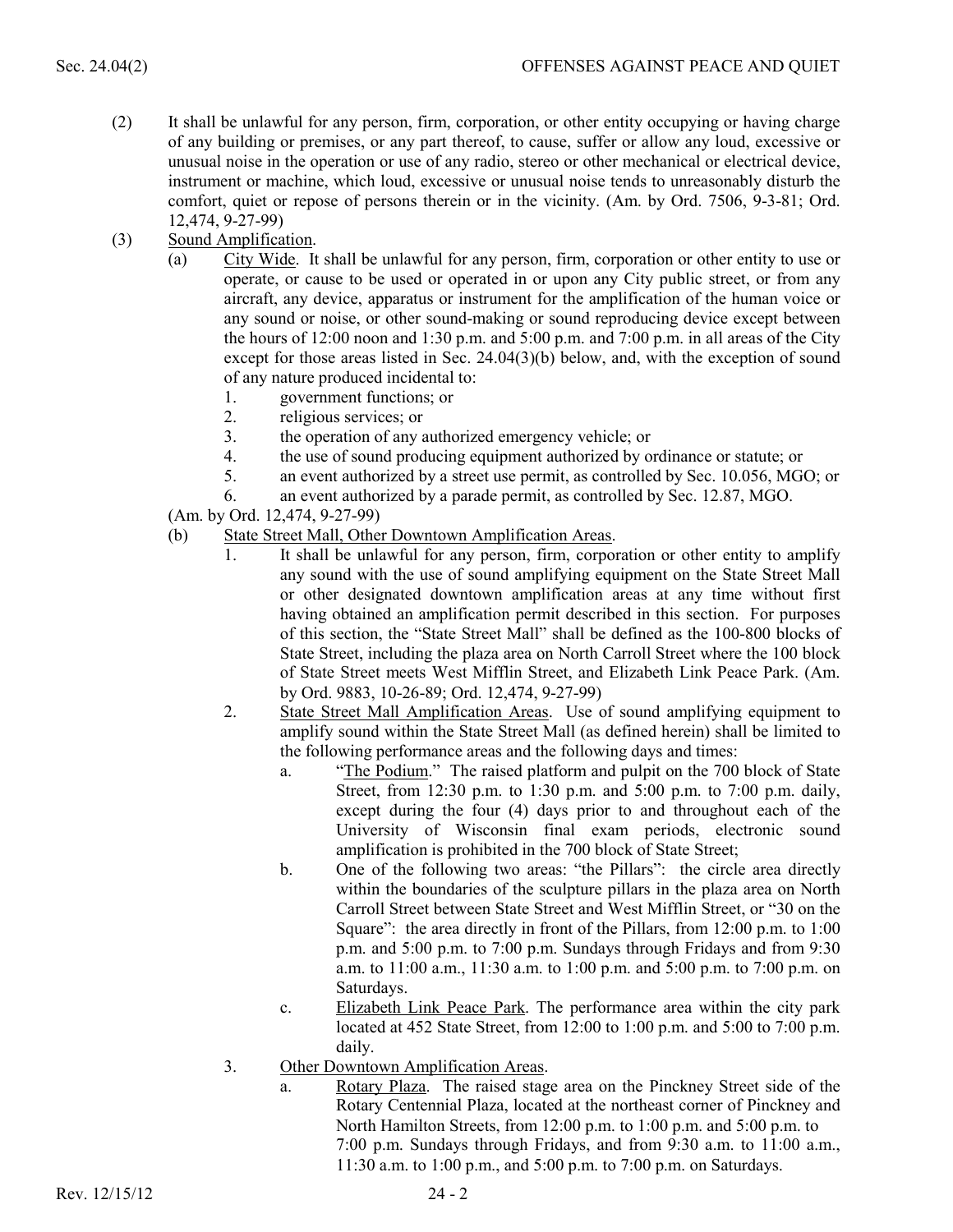- 4. Applications for an amplification permit for the Street Mall or downtown amplification areas shall be made at the office of the Parks Division in the Department of Public Works or on the city website, if available. (Am. by Ord. 13,176, 11-5-02)
	- a. Permit Fee. The fee for an amplification permit and reservation for a State Street Mall or other Downtown amplification area shall be established by the Park Commission.
	- b. Electrical Use Fee. Applicants shall also pay an additional fee for the use of electricity pursuant to an amplification permit, shall be charged by the hour, and the hourly fee shall be established by the Park Commission.
	- c. Application and Permit Process. Amplification permits for the designated areas may be applied for at any time prior to the requested reservation time, and are approved on a first-come, first-served basis during regular business hours at the Parks Division office or as may be available on the city website, subject to the following: No permit shall be granted more than three (3) weeks ahead of the date requested. A person, firm, corporation or other entity shall not be eligible for more than one (1) advance (i.e. not same-day) permit reservation within any one (1) week period. However, an applicant who already holds an advanced reservation permit is eligible for additional permit(s) during that one-week period, on a same-day basis only, if the space is available. No person, firm, corporation or other entity may obtain a permit for more than one (1) available time period at any designated amplification area within a 24-hour period.
	- d. A sponsor of a special event which encompasses one or more of the State Street Mall or other downtown amplification areas may apply for a Street Use Permit, pursuant to Sec. 10.056, MGO, to obtain an extension of the time limits for sound amplification set forth in this section, under Sec. 10.056, MGO.
- 5. Permittees under this section shall comply with sound pressure levels as set forth in Sec. 24.08, MGO.
- 6. A valid amplification permit under this provision is a reservation for the use of the designated area and entitles the permit holder to use devices, equipment or instruments to amplify sound during the times for which the permit is granted.
- (Am. by Ord. 12,474, 9-27-99; Ord. 13,276, 3-21-03)
- (c) It shall be unlawful for any person to use or operate, or cause to be used or operated in or upon any area within the Henry Vilas Zoo property, any device, apparatus or instrument for the amplification of the human voice or any sound or noise or other sound-making or sound reproducing device except as specifically authorized by the Henry Vilas Zoo Director. (Cr. by ORD-11-00168, 12-6-11)
- (d) Violation of this section in connection with any license or permit shall be cause for the revocation thereof. (Renum. by ORD-11-00168, 12-6-11)
- (e) Appeal. Any person, firm, corporation or other entity, whose application for an electrical/amplification permit has been denied may appeal that decision according to the procedures set forth in Sec. 9.49, MGO, Review of Administrative Determinations. (Cr. by Ord. 12,474, 9-27-99; Renum. by ORD-11-00168, 12-6-11)

(Sec. 24.04(3) Am. by Ord. 7803, 8-13-82; ORD-11-00058, 4-7-11)

(4) Animal or Bird Noise. It shall be unlawful for any person, firm, corporation, or other entity operating, having charge of, or occupying any building or premises to keep or allow to be kept any animal or bird which shall habitually by any noise disturb the peace and quiet of any person in the vicinity thereof.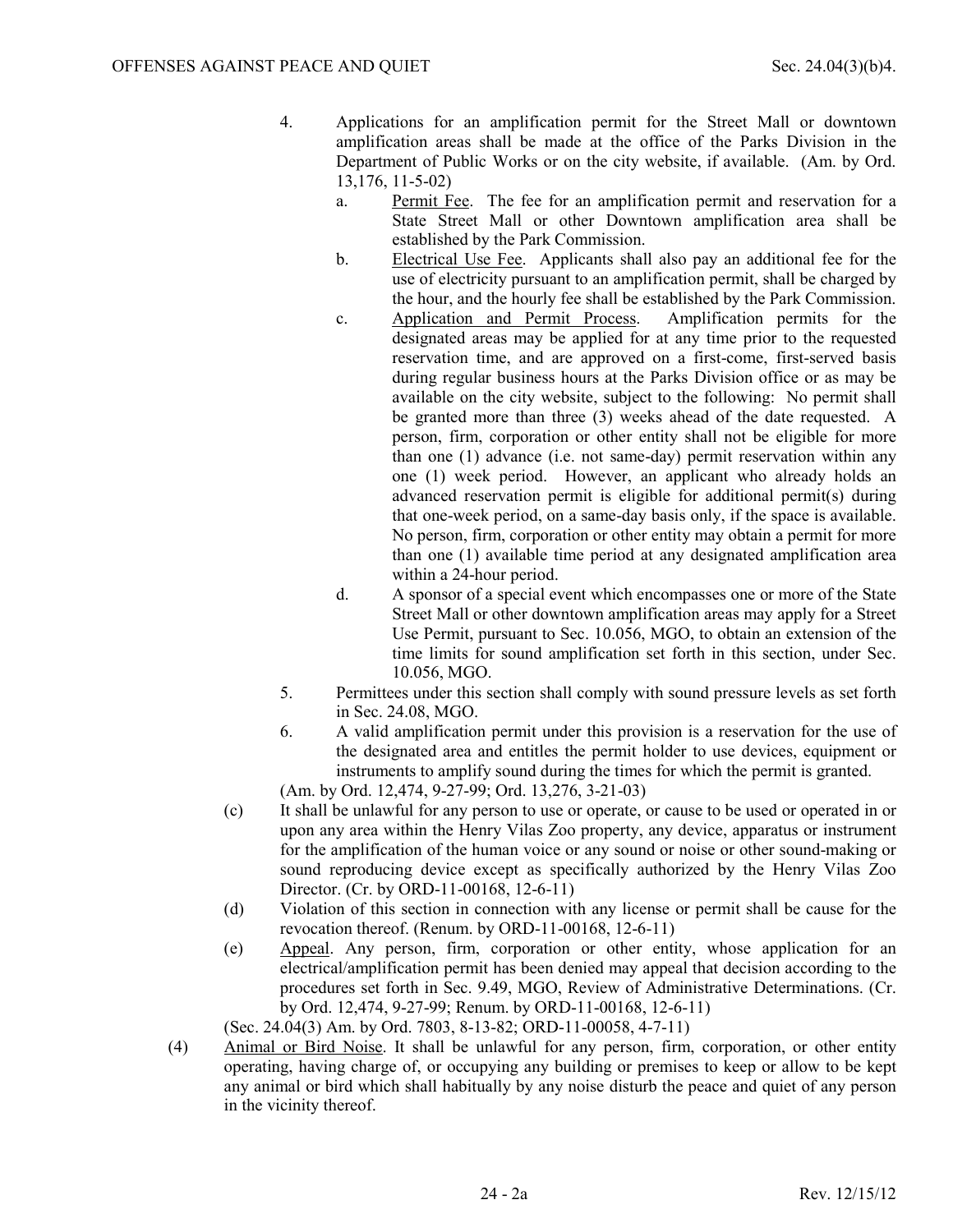- (5) Vehicles Containing Animals. It shall be unlawful for any person, firm, corporation, or other entity to park or leave standing for more than fifteen (15) minutes within the limits of the City of Madison a vehicle containing livestock, live fowl or other living animals excepting exhibits authorized by permit issued by the Chief of Police or the City Clerk.
- (6) Selling of Newspapers in Residential Districts. It shall be unlawful for any person, firm, corporation, or other entity to make or permit to be made any outcry or other loud or disturbing noise in the streets in any residential district, for the purpose of selling or attempting to sell newspapers or magazines between the hours of 10:00 p.m. and 8:00 a.m. weekdays and 10:00 a.m. Sundays or holidays. For purposes of this section, "residential district" shall be deemed to include every district in which fifty percent (50%) or more of the property fronting on the street is used for residence purposes.
- (7) Operation of Refuse Collection Vehicles and Refuse Collection Vehicles' Compacting Equipment.
	- (a) No person shall:
		- 1. Collect refuse or permit the collection of refuse with a refuse collection truck between the hours of 10:00 p.m. and 6:00 a.m. within two hundred (200) feet of any lot with a residential use.
		- 2. Operate or permit the operating of the compacting equipment mechanism of any motor vehicle which compacts refuse between the hours of 10:00 p.m. and 6:00 a.m. within two hundred (200) feet of any lot with a residential use.

(Am. by ORD-12-00151, 12-10-12)

- (b) The following exceptions shall apply:
	- 1. The Pedestrian/Bicycle/Motor Vehicle Commission may designate certain locations as exempt from this provision, if it determines that such exemption is necessary because of public safety.
	- 2. The Director of Public Works and Transportation may determine that an emergency exists, because of fire, flood, civil disturbance, or the like. During such a period of emergency, this subsection shall not apply. No such period of emergency may continue for more than fifteen (15) consecutive days, unless the Common Council approves the longer period.
	- 3. Subsec. 24.04(7)(a) shall not apply during and for a period of forty-eight (48) hours after the conclusion of a "special event." A "special event" is one for which a Street Use Permit has been issued under Sec. 10.056.
- (c) This ordinance shall be effective February 1, 2001.

(Sec. 24.04(7) Cr. by Ord. 11,228, 4-13-95; Am. by Ord. 12,474, 9-27-99; Ord. 12,740, 12-29-00)

- (8) Selling of Goods or Services. It shall be unlawful for any person, firm, corporation or other entity to make or cause to be made for the purpose of advertising or announcing a vocation or presence, or in connection with the buying or selling of any goods, wares, merchandise, services, or anything whatsoever, or with the carrying on of any trade, occupation, vocation or profit making activity, an immediate or excessive use of the voice, or of any bell, gong, horn, instrument, article or sound-making device.
- (Cr. by Ord. 12,474, 9-27-99)
- (9) Private Noise Amplification Permit.
	- (a) Application Form. An application for a private noise amplification permit on properties of residential use shall be made in-person using the form provided by the Zoning Section staff. The application shall set forth the following information:
		- 1. The name, address and telephone number of the applicant or applicants. The applicant shall be the event sponsor. If the application is being filed by someone else on behalf of the event sponsor, that person shall also provide their name, title, address, and phone number.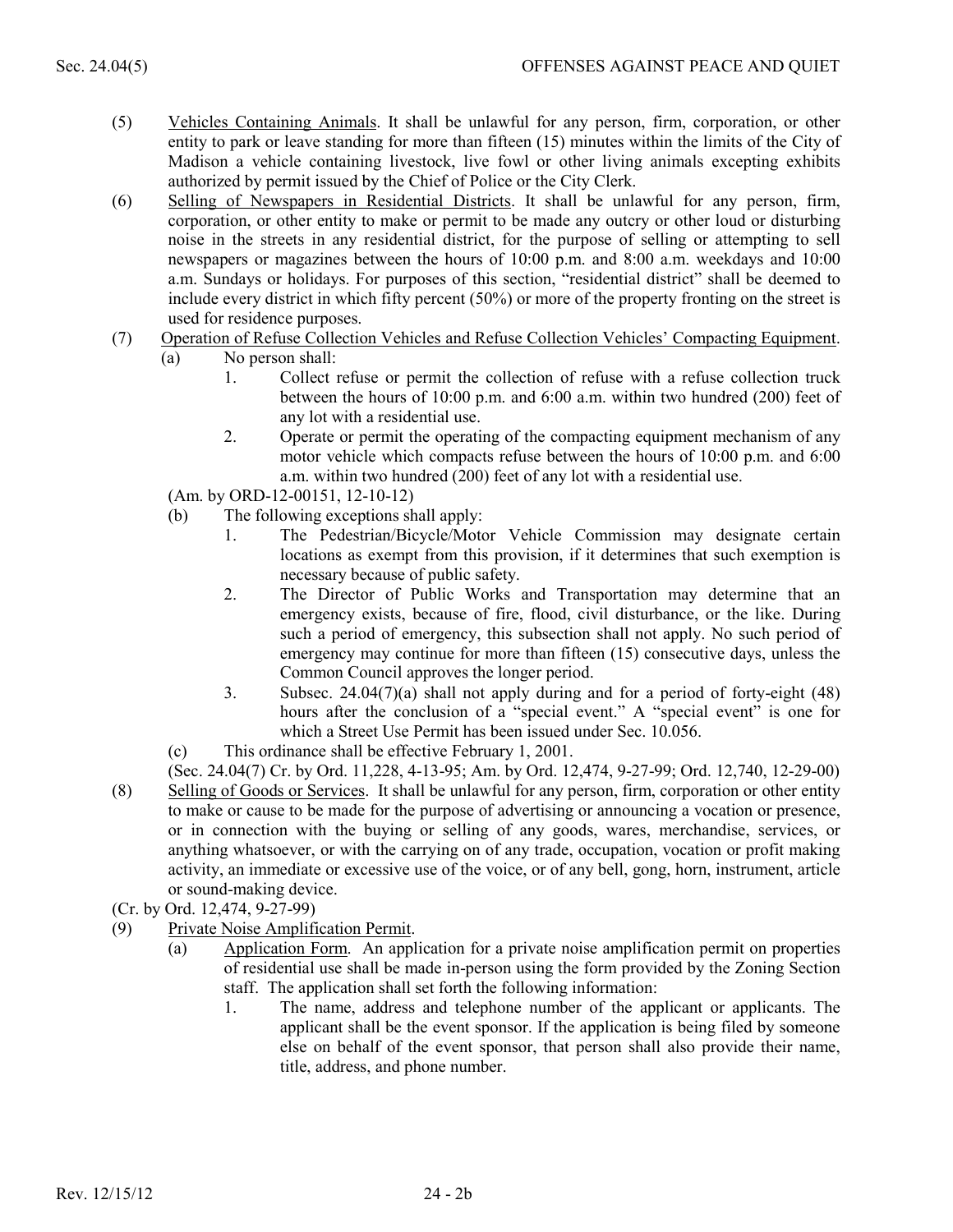- 2. In addition to the information required in subparagraph 1. above, if the applicant is not an individual, the full name and business or headquarters address of the organizational entity shall be provided. If the applicant is a corporation, limited liability company, or limited partnership, the name and address of the registered agent shall also be provided. If the entity is a general partnership, the name, and address of at least one (1) general partner shall be provided.
- 3. The name, address and telephone number of the person or persons who will be responsible for conducting and/or managing the event, if different from the individual(s) named in subparagraph 1. or 2. above. This person shall also provide a mobile phone, pager number, or other means for immediate contact during the event, and shall have the private noise amplification permit available for inspection at all times during the event.
- 4. The exact date, beginning and ending times and a brief description of the event.<br>5. The street address where the event will occur.
- The street address where the event will occur.
- 6. Any additional information that the Zoning Section staff finds reasonably necessary to a fair determination as to whether a permit should be issued.
- (b) Application Process and Permit Requirements.
	- 1. Application. A private noise amplification permit application, the application fee, the signature petition, a sample notification, and any additional materials shall be submitted to the Zoning Section staff. Only complete applications containing all of the information required under sub. (a) and this subparagraph shall be considered.
	- 2. Application Fee. A nonrefundable application fee of thirty dollars (\$30) shall be submitted when an address list for the signature petition and notification is generated by Zoning Section staff.
	- 3. Petition Required. The application shall be accompanied by a petition accurately describing the event to take place and designating the location, date and time of the event. The petition shall be signed or approved by email by an adult resident of not less than seventy-five percent (75%) of all residential dwelling units and by a manager or owner of all non-residential occupancies within four hundred (400) feet, as identified in the address list generated by Zoning Section staff, of the address of the event. The petition form shall be included with the permit application and completed petitions shall be verified by Zoning Section staff. At the time of initial application Zoning Section staff shall mail notification to the landlord of the property at which the event will occur, announcing that an application has been made.
	- 4. Notification Requirements. At least 48 hrs prior to the event the applicant shall deliver personally or by email written notices announcing the event location, date, and time, to each residential and commercial unit within four hundred (400) feet, as identified in the address list generated by Zoning Section staff. If the applicant is not the owner of the property at which the event will occur written notice must also be delivered to the applicant's landlord. The notices required by this subparagraph shall be in addition to the petition required under subparagraph. 3., and a sample of such notice shall be included with the permit application.
	- 5. Deadline for Applications. An application for a private noise amplification permit shall be submitted not less than 10 days prior to the date of the proposed event.
	- 6. Sound Level. The level of any noise produced pursuant to this permit shall not be plainly audible under normal conditions from a distance of more than 400 feet.
	- 7. Time Period. A private noise amplification permit shall be valid for a single date, and for a time period of no more than three consecutive hours.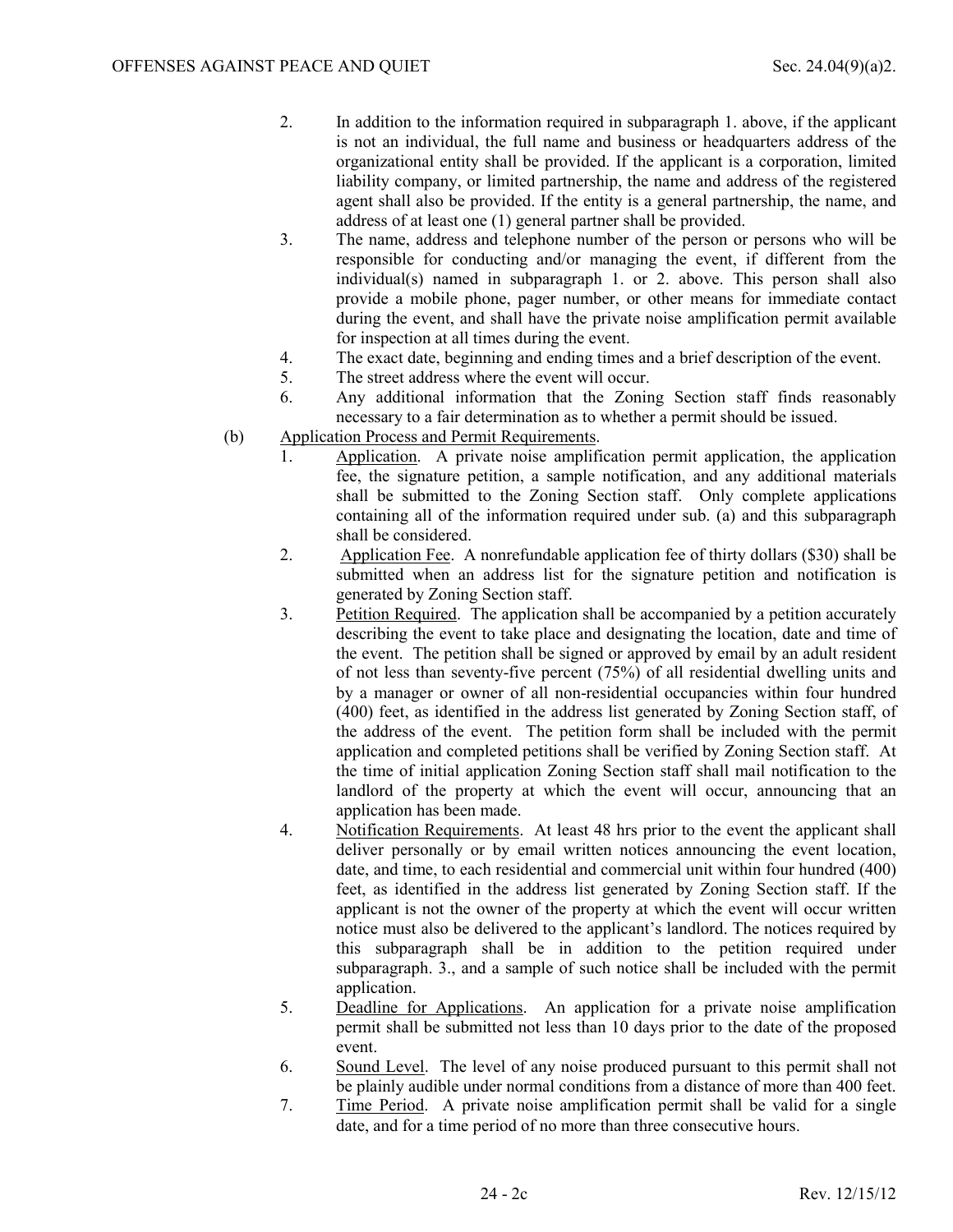- 8. Permissible Hours. A private noise amplification permit shall only be approved for hours between 9 a.m. and 9 p.m. Sunday through Thursday, and between 9 a.m. and 10 p.m. Friday and Saturday.
- (c) Standards for Issuance. The following standards established within this subdivision, in addition to any other mandatory requirements within Sec. 24.04(9) or elsewhere in these Ordinances, and as amended from time to time, shall govern the issuance of private noise amplification permits. A private noise amplification permit shall be issued to an applicant unless:
	- 1. A private noise amplification permit has been granted for the same date for two residences within 400 feet of the listed address.
	- 2. The applicant has provided fraudulent information as part of the application.
	- 3. A private noise amplification permit was issued for the listed address within the previous one hundred eighty (180) days.
	- 4. Within the past 2 years, the applicant was granted a private noise amplification permit which was terminated pursuant to subdivision (f).
- (d) Appeal Procedure. Any applicant may appeal the denial of a private noise amplification permit to the Board of Building Code, Fire Code, Conveyance Code, and Licensing Appeals according to the procedures set forth in Sec. 29.18, MGO.
- (e) Severability. Each provision or requirement of any portion of this subsection shall be considered separable, and the invalidity of any portion of this subsection by a court of competent jurisdiction shall not affect the validity or enforceability of any other portion.
- (f) Termination of a Private Noise Amplification Permit. A private noise amplification permit for an event in progress may be terminated by the Chief of Police or designee if termination is a reasonable and necessary response in the face of imminent danger or threat to public safety, if the safety of the public is imminently endangered by activities generated during the event, or if there is a violation of any condition of the permit such that the standards of issuance are no longer met. This specifically includes a violation of the maximum permissible sound level.
- (g) Penalties.
	- 1. A violation of the maximum permissible sound level shall be considered a violation of Sec. 24.04(2).
	- 2. An applicant who submits a petition containing fraudulent information shall be subject to a forfeiture of not less than two hundred and fifty dollars (\$250) nor more than five hundred dollars (\$500).
	- 3. An applicant who fails to follow the notification procedure under (b)4. shall be subject to a forfeiture of not less than two hundred and fifty dollars (\$250) nor more than five hundred dollars (\$500).

(Sec. 24.04(9) Cr. by ORD-10-00093, 9-27-10)

# **24.05 BATTERY.**

(1) Definitions.

"Bodily harm" means physical pain or injury, or illness or any impairment of physical condition.

"With intent" means that the actor either has a purpose to do the thing or cause the result specified, or is aware that his or her conduct is practically certain to cause that result.

- (2) It shall be unlawful to cause bodily harm to another by an act done with intent to cause bodily harm to that person or another without the consent of the person so harmed.
- (3) Any person convicted of a violation of this section shall be subject to a penalty of not less than five hundred dollars (\$500) nor more than two thousand dollars (\$2000).

(Sec. 24.05 Cr. by ORD-11-00109, 8-10-11)

# **24.06 RESERVED FOR FUTURE USE.** (R. by Ord. 4655, 8-2-74)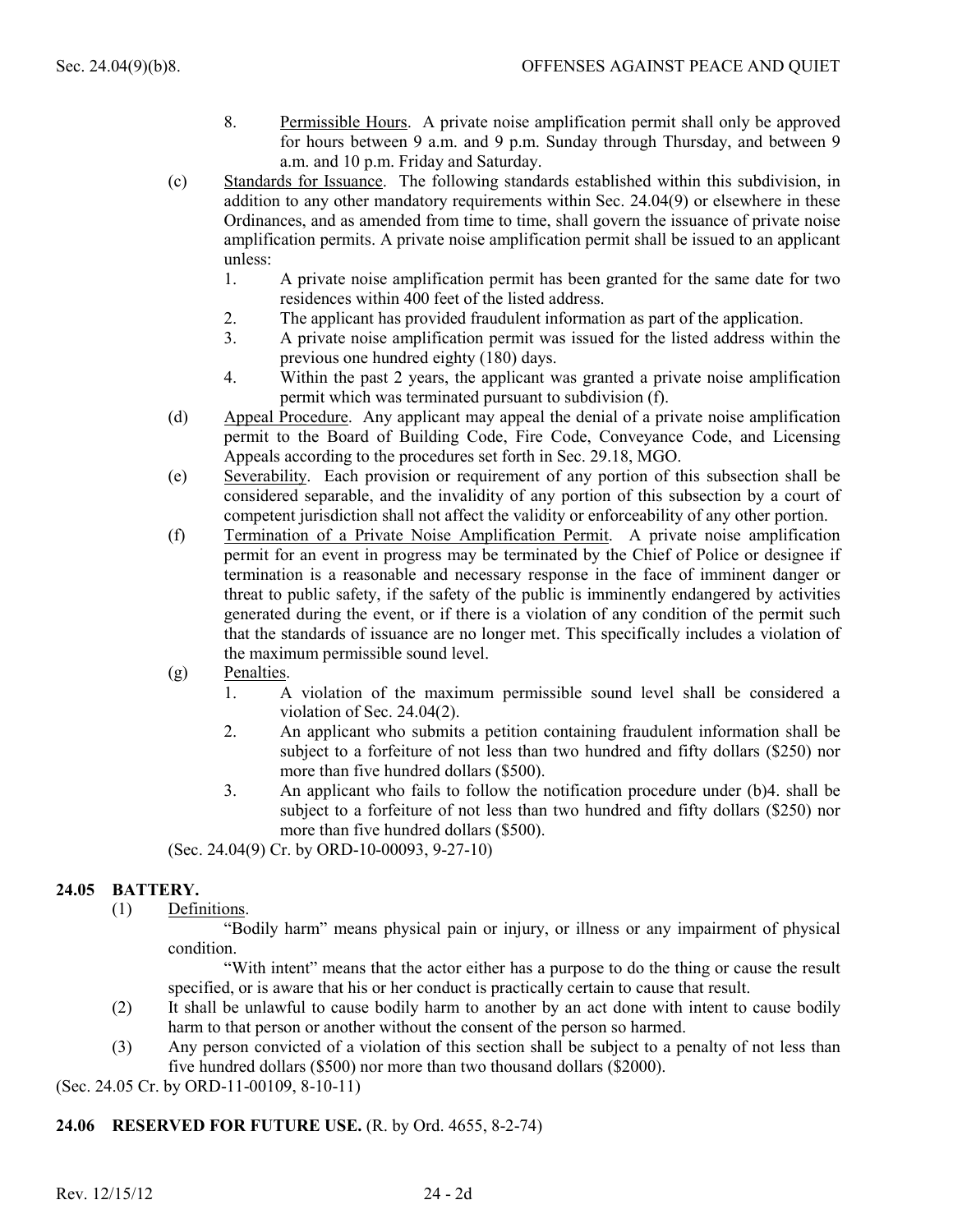**24.07 OBSTRUCTION OF BUILDINGS.** It shall be unlawful for any person to block or obstruct in any manner the entrance, stairway, hallway, or exit to any public or private building or dwelling place, or portion thereof. (Am. by Ord. 10,921, 5-27-94)

# **24.08 NOISE CONTROL REGULATION**

- (1) Statement of Purpose. The City of Madison recognizes that excessive noise is a serious threat to the public health and welfare, public safety, quality of life and property values. Current science and technology permit abatement of noise sources which was not available in the past. Therefore, it is the policy of the City to prevent and abate excessive noise which may jeopardize the public health, safety or welfare or which would cause harm to property values or which would impair the quality of life within the city.
- (2) Definitions. All terminology used in this ordinance, not defined below or elsewhere within the Madison General Ordinances, shall be given the definitions provided by applicable publications of the American National Standards Institute (ANSI) or its successor body.
	- (a) A-Weighted Sound Level: the sound pressure level in decibels as measured on a sound level meter using the A-weighting network. The level so read is designated as db(A) or dBA.
	- (b) Ambient Noise: the all-encompassing noise associated with a given environment being usually a composite of sounds from near and far.
	- (c) Authorized Emergency Vehicle: the City hereby adopts and incorporates the definition of this term as set forth in Sec. 340.01(3), Wis. Stats. and any subsequent modification, revision, or amendment of that term as set forth in that section of the Wisconsin Statutes.
	- (d) Construction: any and all non-emergency related activity necessary or incidental to the erection, demolition, assembling, altering, installing, repairing or equipping of buildings, roadways, or utilities, including land clearing, grading, excavating and filling.
	- (e) Emergency Work: work necessary to restore property to a safe condition following a public calamity, work required to restore public utilities, or work required to protect persons or property from imminent exposure to danger.
	- (f) Impulse Noise: sound of short duration, usually less than one second, with an abrupt onset and rapid decay. Examples of sources of impulse sound include explosions, drop forge impacts and the discharge of firearms.
	- (g) Muffler: properly-functioning sound dissipative device or system for abating sound of escaping gases on equipment where such device is part of the normal configuration of powered equipment.
	- (h) Noise: any sound which annoys or disturbs humans or which causes or tends to cause an adverse psychological or physiological or physiological effect on humans.
	- (i) Nuisance Noise: those noises which constitute a violation of Sec. 24.04 of the Madison General Ordinances.
	- (j) Receiving Zone: the zoning classification district in which the real property receiving the noise is located. The zoning classifications shall be those as set forth in Chapter 28 of the Madison General Ordinances.
	- (k) Sound Level Meter: an instrument which includes a microphone, amplifier, RMS detector, integrator or time averager, output meter, and weighing networks used to measure sound pressure levels. The instrument shall comply with the standards for Type 1 or Type 2 sound level meters as specified in the American National Standards Institute ANSI S1.4-1983 (Revised 2001) with Amendments S1.4A-1995 or its successor.
	- (l) Source Zone: the zoning district in which is located the real property from which noise originates. The zoning classification shall be that as set forth in Chapter 28 of the Madison General Ordinances.
	- (m) Stationary Noise: noise which the source thereof is either affixed to or operated upon a fixed point of land, building or other real property.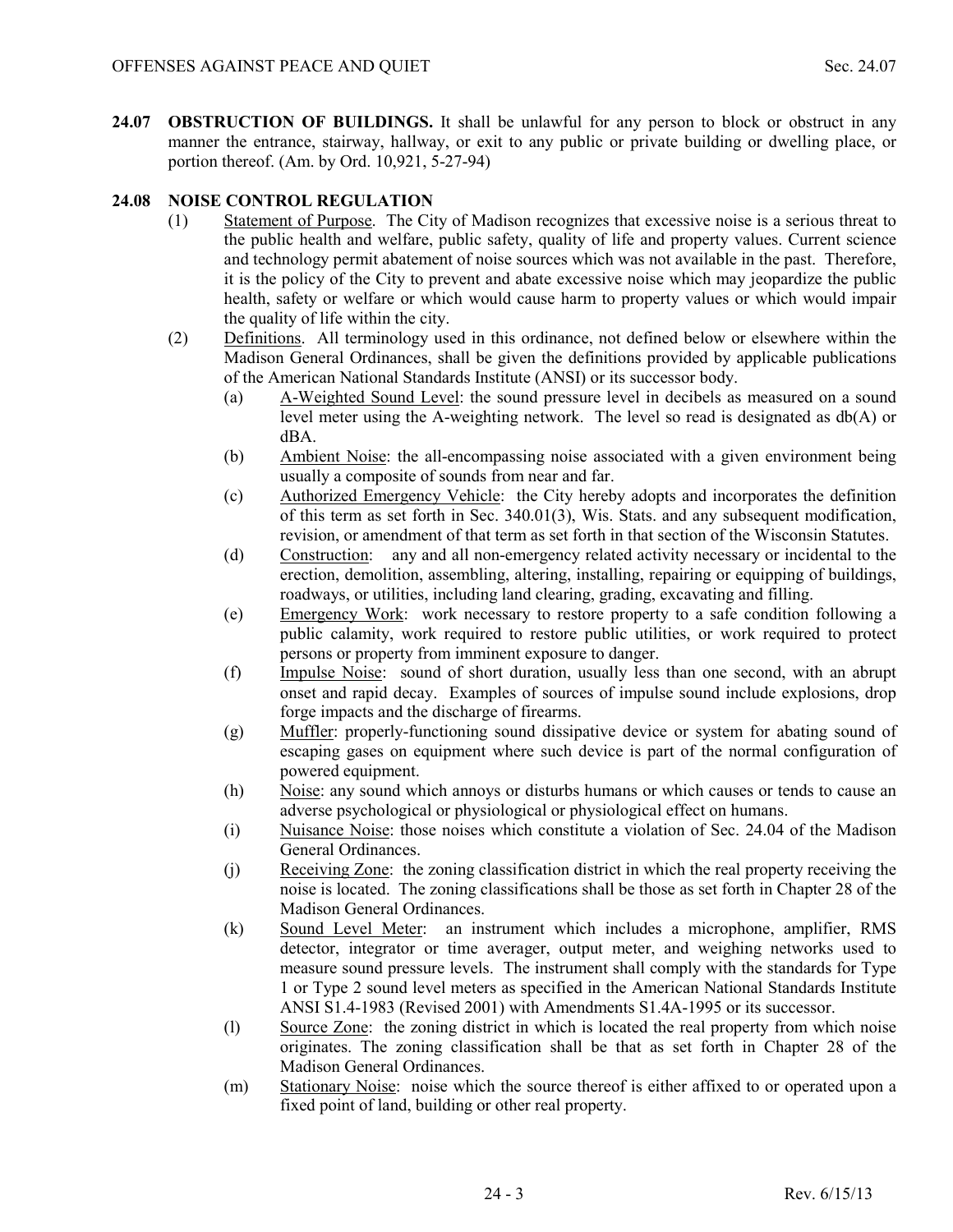- (n) Traffic Noise: the sound emanating from the operation of motorized vehicles upon public streets and highways. The sound which emanates from the operation of motorized vehicles upon private property shall be considered as stationary noise for the purposes of this section.
- (3) Exemptions. The provisions of this ordinance shall not apply to the following:
	- (a) The emission of sound for the purpose of alerting persons to the existence of an emergency, or the emission of sound in the performance of emergency work, or the emission of sound brought about by emergency conditions where such sound is a byproduct of activities necessary for the preservation of public safety or the protection of the health, safety and welfare of any person or property.
	- (b) Warning devices necessary for the protection of public safety, the emission of any noise necessary for the protection of the health, safety, or welfare of person or property or to any noise which is either necessary or required by law.
	- (c) The operation of authorized emergency vehicles.
	- (d) Outdoor gatherings, public dances, shows, and sporting and entertainment events for which a permit or license is required and obtained pursuant to Madison General Ordinances.
	- (e) Public works projects as authorized by the United States government, the State of Wisconsin and/or other political subdivisions.
	- (f) Limited Exemptions for Construction Noise.
		- 1. Monday through Saturday. No person shall operate or permit the operation of any equipment used in construction work between the hours of 7:00 p.m. and 7:00 a.m., from Monday through Saturday, in such a manner as to unreasonably interfere with the peace, comfort and quality of life of neighboring persons of ordinary sensibilities, except as otherwise provided in this subsection (f).
		- 2. Sunday. On Sunday, no person shall operate or permit the operation of any equipment used in construction work before10:00 a.m. and after 7 p.m. in such a manner as to unreasonably interfere with the peace, comfort and quality of life of neighboring persons of ordinary sensibilities, except as otherwise provided in this subsection (f). (Am. by ORD-13-00073, 5-14-13)
		- 3. Permitted Hours of Operation of Construction Equipment. The provisions of Subsection (6) shall not apply to construction machinery when engaged in bona fide, temporary construction work between the hours of 7:00 a.m. and 7:00 p.m. from Monday through Saturday or between the hours of 10:00 a.m. and 7 p.m. on Sunday.
		- 4. Operation of Construction Equipment Outside of Permitted Hours. The provisions of Subsection (6) shall not apply to construction machinery when engaged in bona fide, temporary construction work between the hours of 7:00 p.m. and 7:00 a.m. from Sunday evening through Saturday morning, or between the hours of 7 p.m. Saturday and 10:00 a.m. on Sunday, if the Common Council, following a hearing before the Board of Public Works, approves temporary construction work during this period. A notice of such public hearing shall be sent at least ten (10) days prior to the date of the hearing to all owners of record, as listed in the Office of the City Assessor, and to all post office addresses of property, in whole or in part, situated within three hundred (300) feet of the boundaries of the properties of the properties on which the construction is to take place.
		- 5. Emergencies. The hour limitations in this subsection (f), shall not apply to emergencies where immediate action is required.

(Sec. 24.08(3)(f) Rep. & Rec. by ORD-12-00156, 12-19-12)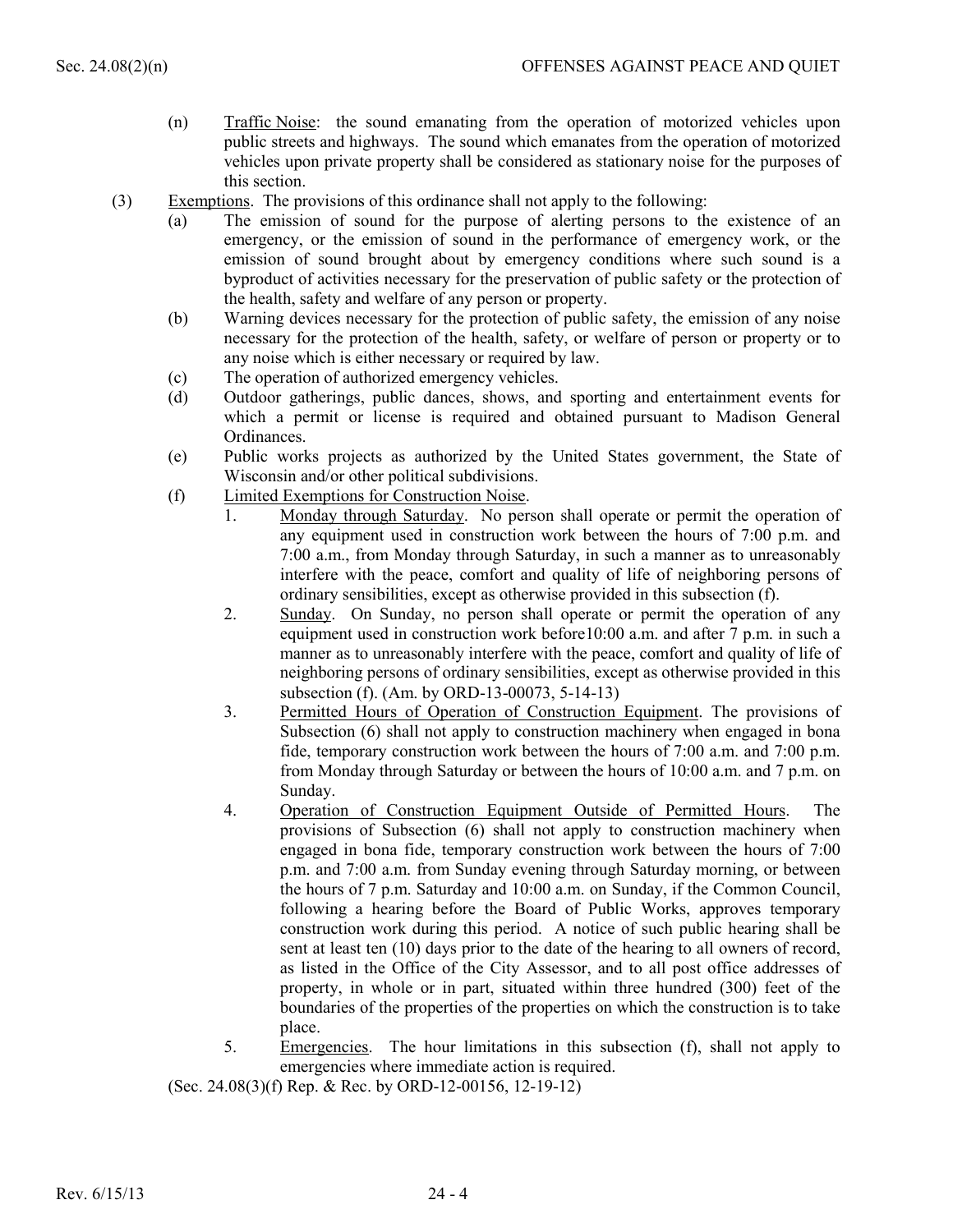- (g) Any fireworks display licensed under and operated in compliance with Sec. 34.105(14)(b), Madison General Ordinances, provided that such displays comply with any and all licensing and permit requirements of the Madison General Ordinances. (Am. by ORD-14-00012, 1-14-14)
- (h) Any bells or chimes of any building clock, public or private school building, church, synagogue, or other place of religious worship.
- (4) Education and Enforcement.
	- (a) Education. The Department of Public Health is responsible for implementing an educational program to raise citizen awareness of this ordinance, the steps involved in enforcing this ordinance and methods for abating or reducing noise. Education may consist of developing an educational brochure and/or posting such materials on the internet.
	- (b) Enforcement.
		- 1. Responsibility for Enforcement. The Building Inspection Division of the Department of Planning and Community and Economic Development (hereinafter the "Building Inspection Division") is the primary agency responsible for the enforcement of this ordinance Sec. 24.08 of the Madison General Ordinances unless otherwise noted herein.
		- 2. Duties of the Director of the Building Inspection Division. The Director of the Building Inspection Division (hereinafter the "Director") is responsible for:
			- a. Investigating all complaints regarding alleged violations of this ordinance.
			- b. Issuing orders under his/her authority pursuant to Sec. 27.09, Madison General Ordinances, requiring violators to comply with this ordinance and for issuing citations for violations of this ordinance. The Director may delegate these responsibilities to the inspectors appointed under the authority of sub.  $24.08(4)(b)(2)$  c. below.
			- c. Ensuring that a sufficient number of his/her staff are trained and knowledgeable in the current techniques and principles of sound measurement equipment and instrumentation.
			- d. Maintaining permanent and current records of all matters arising out of the enforcement of this ordinance.
			- e. At least every 5 years, report to the Common Council on the impact of 24.08 and make recommendations which will improve this ordinance or its enforcement.
		- (Am. by ORD-08-00109, 10-7-08)
- (5) Determining Sound Levels. Sound levels shall be measured using the following procedures:
	- (a) All persons conducting sound measurements to assess compliance with this ordinance must be trained in the current techniques and principles of sound measurement equipment and instrumentation.
	- (b) Instruments used to measure sound levels must, as a minimum standard, conform to the specifications of the American National Standard Institute ANSI S1.4-1983 (Revised 2001) with Amendments S1.4A-1995 for Type 1 or Type 2 sound level meters. Sound level meters shall be capable of both fast and slow meter response.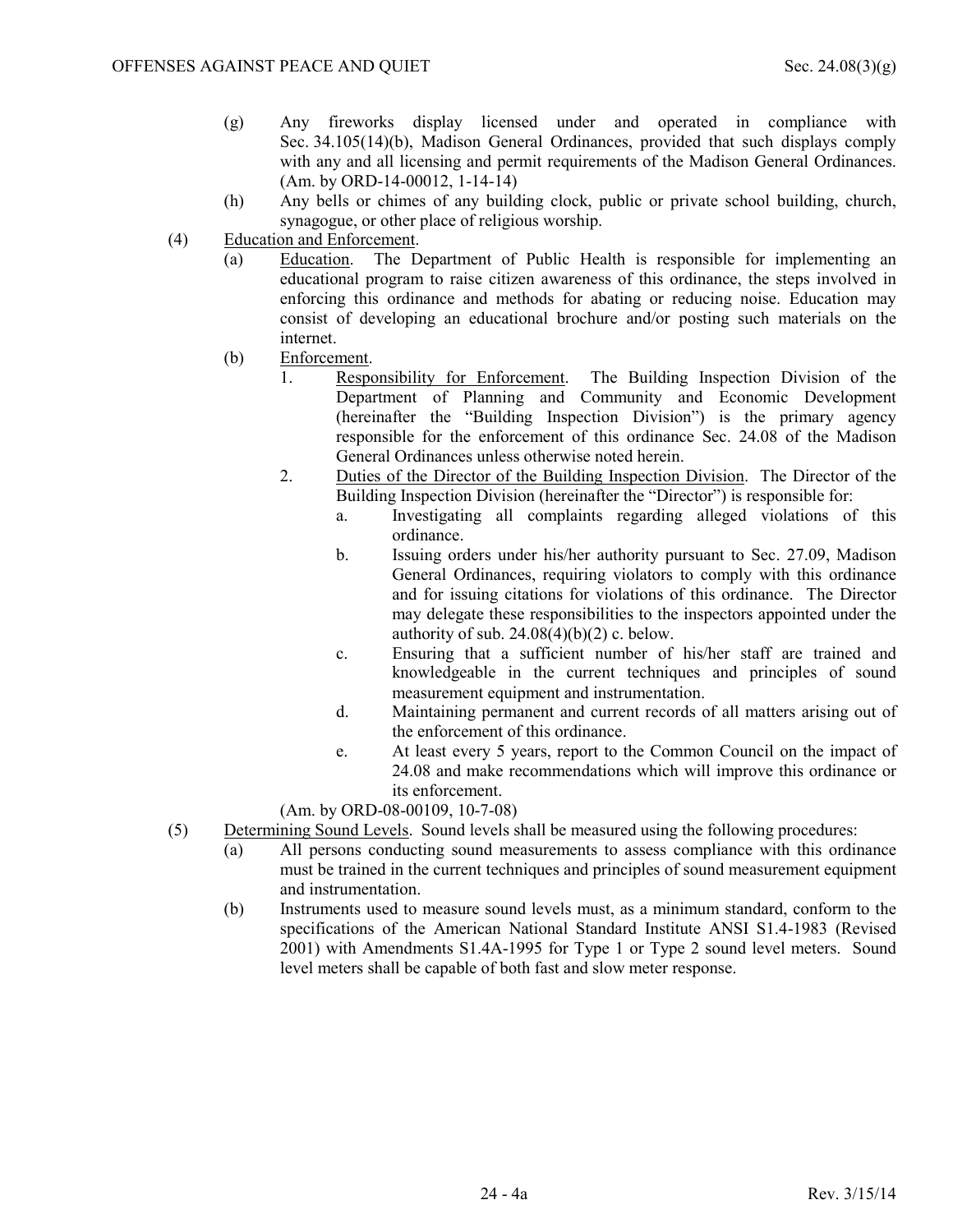- (c) The following steps must be followed when preparing to take sound level measurements:
	- 1. The instrument manufacturer's specific instructions for preparation and use of the instrument shall be followed.
	- 2. The sound level meter shall be calibrated periodically, in accordance with the manufacturer's instructions.
	- 3. When outdoor measurements are taken, a windscreen shall be placed over the microphone of the sound level meter in accordance with the manufacturer's instructions.
	- 4. The sound level meter shall be placed at an angle to the sound source, as specified by the manufacturer's instructions, and placed at least four (4) feet above the ground. The meter shall be placed so as not to be interfered with during the taking of sound measurements.
	- 5. Measurements shall be taken at any point within a receiving zone which point is outside of the property line of the source of the stationary noise.
	- 6. Impulsive noise shall be measured with the sound level meter set for fast meter response, all other noise shall be measured with the sound level meter set for slow meter response.
	- 7. Under this section, noises capable of being accurately measured are those noises which cause no more than  $(+)$  or  $-)$  two decibels fluctuation of the sound level meter or, in the case of impulsive noise, the mean average of four peak readings measured over the period of an hour.
- (6) Maximum Permissible Sound Levels.
	- (a) General Limitations: Effective upon the enactment of this ordinance, in the following zoning districts (as set forth in Chapter 28, Madison General Ordinances) the sound emitted from any source of stationary noise shall not exceed the following limits at any point within a receiving zone which point is outside of the property line of the source of the stationary noise: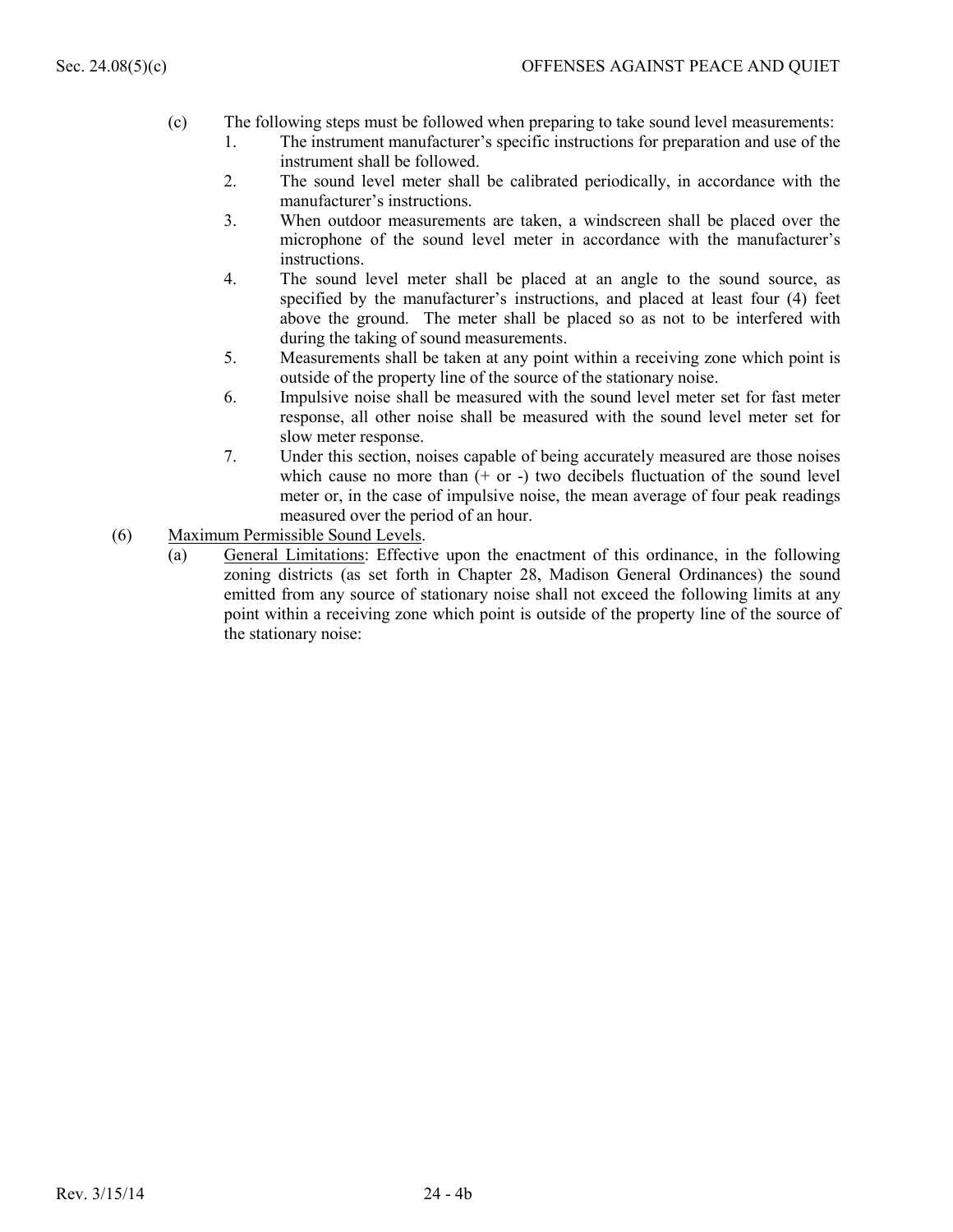| <b>Receiving Zone Classified</b>                                                                                                                                                                                                                                | <b>Source Level Zoned</b>                                                                                                                                                                                                                                                                                                                                                | <b>Maximum dBA</b> |
|-----------------------------------------------------------------------------------------------------------------------------------------------------------------------------------------------------------------------------------------------------------------|--------------------------------------------------------------------------------------------------------------------------------------------------------------------------------------------------------------------------------------------------------------------------------------------------------------------------------------------------------------------------|--------------------|
| Residential, Conservancy,<br>Planned Mobile Home Park<br>Districts                                                                                                                                                                                              | All zoning districts                                                                                                                                                                                                                                                                                                                                                     | 65 dBA             |
| Limited Mixed-Use (LMX),<br>Neighborhood Mixed-Use<br>(NMX), Traditional Shopping                                                                                                                                                                               | Residential, Conservancy,<br>Planned Mobile Home Park<br><b>Districts</b>                                                                                                                                                                                                                                                                                                | 65 dBA             |
| Street (TSS), Suburban<br>Employment Center (SEC),<br>Employment Campus (EC),<br>Suburban Employment (SE),<br>Parks and Recreation (PR),<br>Urban Office Residential (UOR),<br>Urban Mixed-Use (UMX),<br>Campus Institutional (CI),<br>Planned Development (PD) | Limited Mixed-Use (LMX),<br>Neighborhood Mixed-Use<br>(NMX), Traditional Shopping<br>Street (TSS), Suburban<br>Employment Center (SEC),<br>Employment Campus (EC),<br>Suburban Employment (SE),<br>Parks and Recreation (PR),<br>Urban Office Residential (UOR),<br>Urban Mixed-Use (UMX),<br>Campus Institutional (CI),<br>Planned Development (PD)<br><b>Districts</b> | 70 dBA             |
| $Industrial-Limited (IL),$<br>Industrial-General (IG), Airport                                                                                                                                                                                                  | Residential, Conservancy,<br>Planned Mobile Home Park<br>Districts                                                                                                                                                                                                                                                                                                       | 65 dBA             |
| (AP), Commercial Center (CC),<br>Commercial Corridor-<br>Transitional (CC-T), Traditional<br>Employment (TE), Agriculture<br>(A), Urban Agricultural (UA),<br>Downtown Core (DC)                                                                                | Limited Mixed-Use (LMX),<br>Neighborhood Mixed-Use<br>(NMX), Traditional Shopping<br>Street (TSS), Suburban<br>Employment Center (SEC),<br>Employment Campus (EC),<br>Suburban Employment (SE),<br>Parks and Recreation (PR),<br>Urban Office Residential (UOR),<br>Urban Mixed-Use (UMX),<br>Campus Institutional (CI),<br>Planned Development (PD)<br>Districts        | 70 dBA             |
|                                                                                                                                                                                                                                                                 | Industrial – Limited $(IL)$ ,<br>Industrial-General (IG), Airport<br>(AP), Commercial Center (CC),<br>Commercial Corridor-<br>Transitional (CC-T), Traditional<br>Employment (TE), Agriculture<br>(A), Urban Agricultural (UA),<br>Downtown Core (DC) Districts                                                                                                          | 75 dBA             |

(Am. by ORD-13-00087, 5-29-13)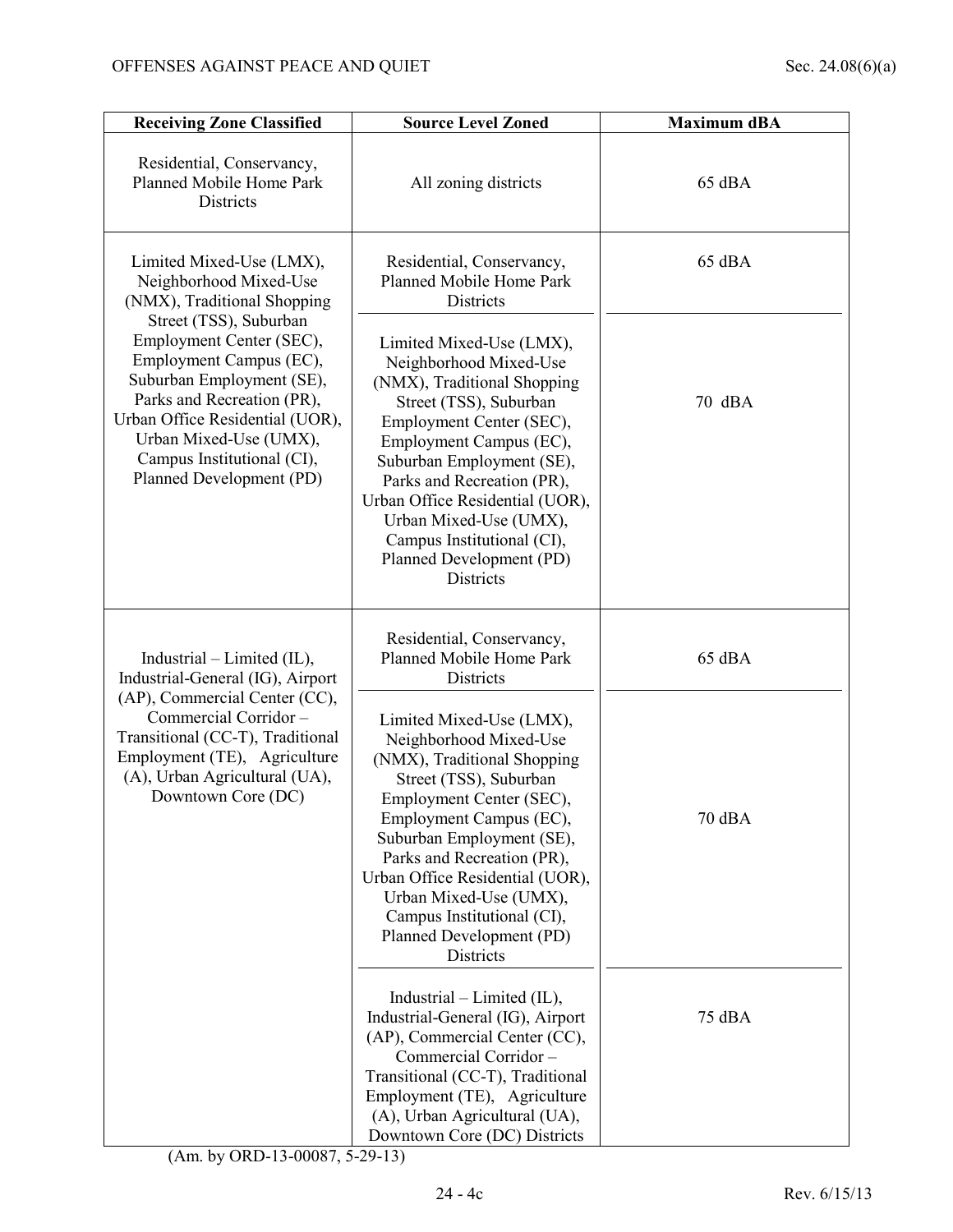- (b) Additional Restrictions on Impulse Noise. A reduction of 5 dBA will apply to each of the limitations set forth under sub.  $(6)(a)$  and above for all impulse noises.
- (c) All new equipment and new vehicles powered by internal combustion engines sold in the City of Madison after January 1, 1972 shall comply with sound level standards for engine powered equipment and vehicles as specified in Sound Levels for Engine Powered Equipment, SAE Standard J952b, revised January 1969, of the Society of Automotive Engineers, and as listed in Table 1 below.

Table 1. Maximum Sound Level.

| <b>Type of Equipment</b>                                                                                                                                                                                                                                                                                                                                      | dBA at 50 feet |
|---------------------------------------------------------------------------------------------------------------------------------------------------------------------------------------------------------------------------------------------------------------------------------------------------------------------------------------------------------------|----------------|
| Construction and industrial machinery encompassing only<br>mobile equipment, powered by internal combustion engines,<br>such as crawler tractors, dozers, loaders, power shovels and<br>cranes, motor graders, paving machines, off highway trucks,<br>ditchers, trenchers, compactors, scrapers and wagons.                                                  | 88 dBA         |
| Engine powered equipment of 5 hp. or less intended for use in<br>residential areas at frequent intervals. Typical pieces of such<br>equipment are lawn mowers, small garden tools, riding tractors<br>and snow removal equipment. This specifically excludes<br>commercial equipment not intended for frequent use in<br>residential areas.                   | 70 dBA         |
| Engine powered equipment exceeding 5 hp. but not greater than<br>20 hp. intended for use in residential areas at frequent intervals.<br>Typical pieces of such equipment are lawn mowers, small<br>garden tools, riding tractors and snow removal equipment. This<br>specifically excludes commercial equipment not intended for<br>use in residential areas. | 78 dBA         |
| Engine powered commercial equipment of 20 hp. or less<br>intended for infrequent use in residential areas.                                                                                                                                                                                                                                                    | 88 dBA         |
| Farm and light industrial tractors.                                                                                                                                                                                                                                                                                                                           | 88 dBA         |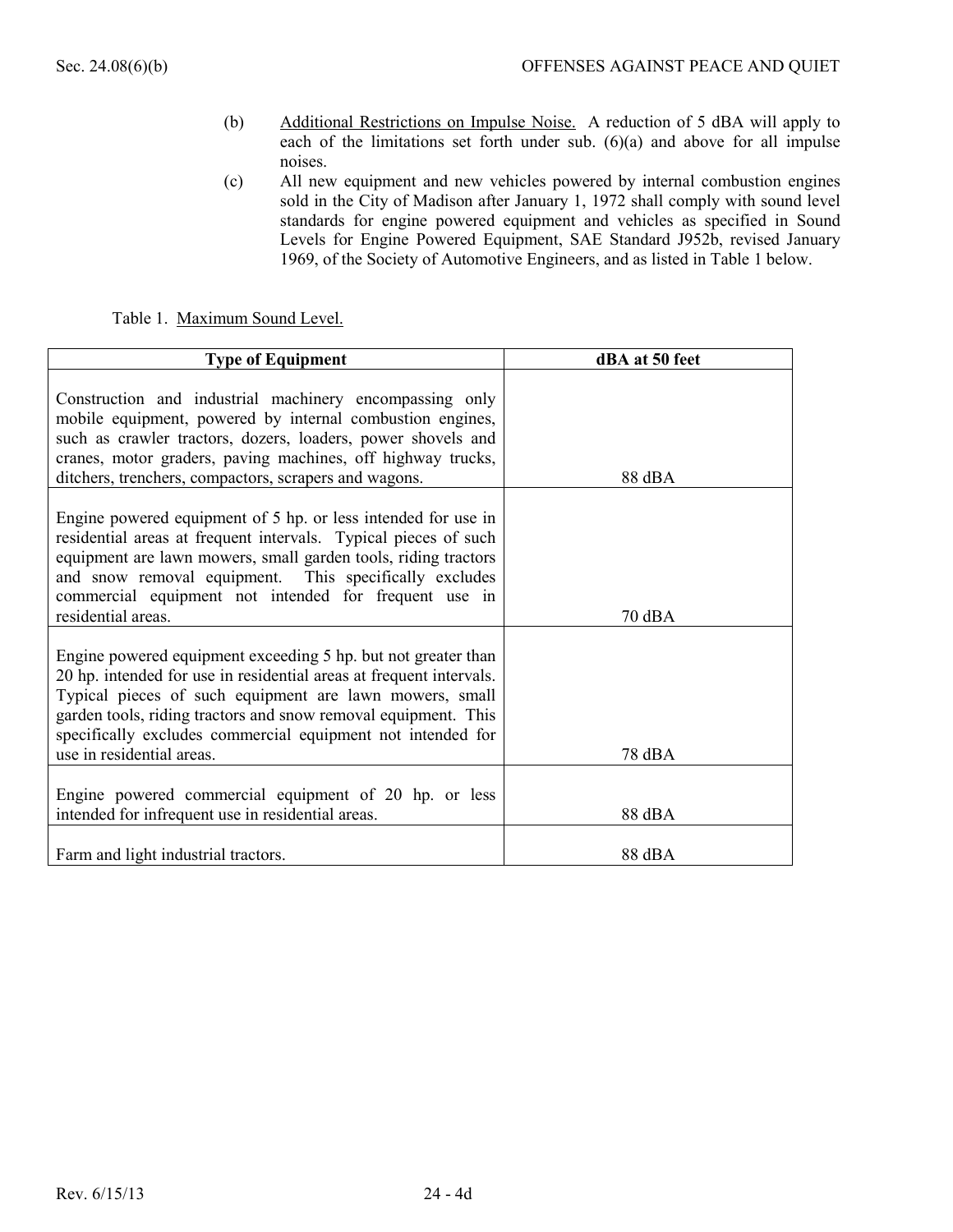- (d) All new highway motor trucks, truck tractors and buses sold in the City of Madison after January 1, 1975 shall comply with sound level standards for such vehicles as specified in Exterior Sound Levels for Heavy Trucks and Buses, SAE Standard J366, approved July 1969, of the Society of Automotive Engineers.
- (e) All new passenger cars and light trucks sold in the City of Madison after January 1, 1975 shall comply with sound level standards for such vehicles as specified in Sound Level for Passenger Cars and Light Trucks, SAE Standard J986a, revised July 1968, of the Society of Automotive Engineers.
- (f) It is the policy of the City of Madison to purchase only equipment which complies with SAE Standard J952b.
- (g) The Police Department shall have the responsibility of enforcing Sections 24.08(6)(c) through (f).
- (7) Variance for Ambient Noise. When the ambient noise at the site of a stationary or fixed noise producing device equals or exceeds the decibel limits provided in this section, the owner or operator of a stationary or fixed noise producing device may seek a variance from the noise limitations herein. Application for a variance from the noise limitation in a zoning district shall be made to the Board of Building Code, Fire Code, Conveyance Code and Licensing Appeals. The Board shall act upon and hear all applications for a variance under this subsection. The Board may grant the appeal where the Board finds that the ambient noise equals or exceeds the decibel limits for the receiving property and that the combination of the ambient noise and the noise from the stationary or fixed noise device does not exceed the limit for the receiving affected property by not more than 10 db. (Am. by ORD-09-00019, 3-14-09)
- (8) Nonconforming Use. Any nonconforming stationary or fixed noise producing device which existed lawfully at the time of the adoption of this ordinance and which remains nonconforming, and any stationary or fixed noise producing device which shall become nonconforming upon the adoption of this ordinance, or of any subsequent amendments thereto, may be continued to be used, as provided in this subsection.
	- (a) Any nonconforming stationary or fixed noise producing device shall not be modified, altered, added to, or enlarged in any manner unless such modifications, alterations, additions, or enlargements thereto are made to conform with all of the noise control regulations applicable to the device.
	- (b) Any nonconforming stationary or fixed noise producing device which is discontinued for a period of one year shall not be used unless the use is made to conform with all of the noise regulations applicable to the device.
	- (c) Any nonconforming stationary or fixed noise producing device shall not be repaired or restored to the extent that the cost of repair or restoration exceeds fifty percent (50%) of the full market value of the device. In the event that damage or destruction requires repairs or restoration which is less that fifty percent (50%) of such market value, repairs or restoration may be made if work is commenced within one year from the date of the partial destruction and is diligently prosecuted to completion.
- (9) Effect of Zoning Change of Affected Property. When the zoning classification of a receiving property is changed in a manner which would result in an existing noise source being in noncompliance with this ordinance, the noise source shall be considered a nonconforming use and shall be subject to the provisions of Subsec. (8) of this section.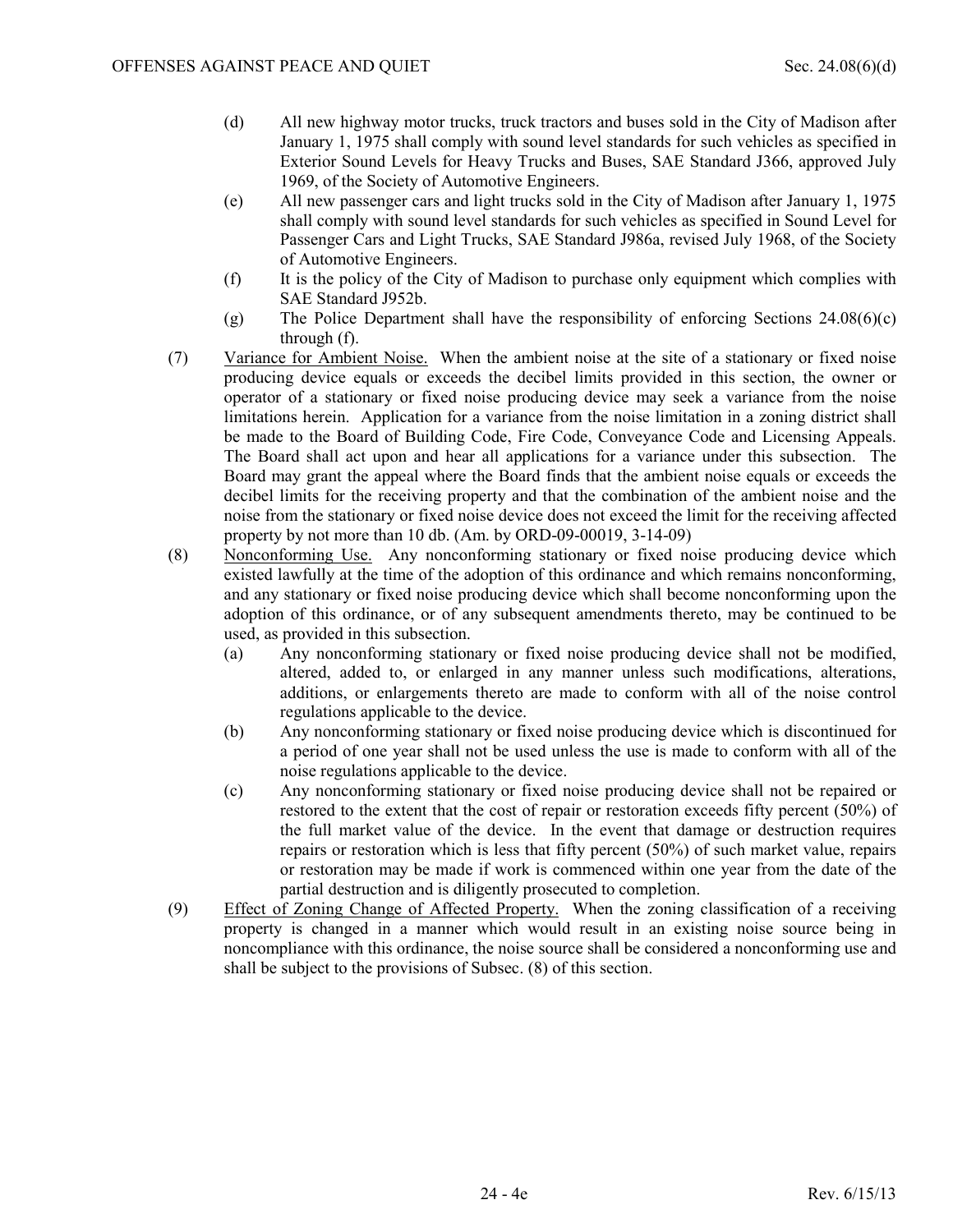- (10) Penalties. Any person violating any provision of subsection (6) of this ordinance shall be subject to a forfeiture of not less than twenty-five dollars (\$25.00) nor more than one hundred dollars (\$100.00) for each offense and for each day or portion thereof for a continuing or recurring offense. Any person who has been previously convicted of a violation of this ordinance in the twelve months preceding the instant offense shall be subject to a forfeiture of not less than one hundred dollars (\$100.00) nor more than three hundred dollars (\$300.00). Any person who has been previously convicted of two or more violations of this ordinance in the twelve months preceding the instant offense shall be subject to a forfeiture of not less than three hundred dollars (\$300.00) nor more than five hundred dollars (\$500.00).
- (11) Severability. If any provision, clause, sentence, paragraph, or phrase of this ordinance or the application thereof to any person or circumstances is held, for any reason by a court of competent jurisdiction, to be invalid or unconstitutional, such decision shall not affect the validity of other provisions or applications of the provisions of this ordinance which can be given effect without the invalid provision or application, and to this end, the provisions of this ordinance are declared to be severable.

(Sec. 24.08 R. & Recr. by Ord. 13,529, 2-24-04)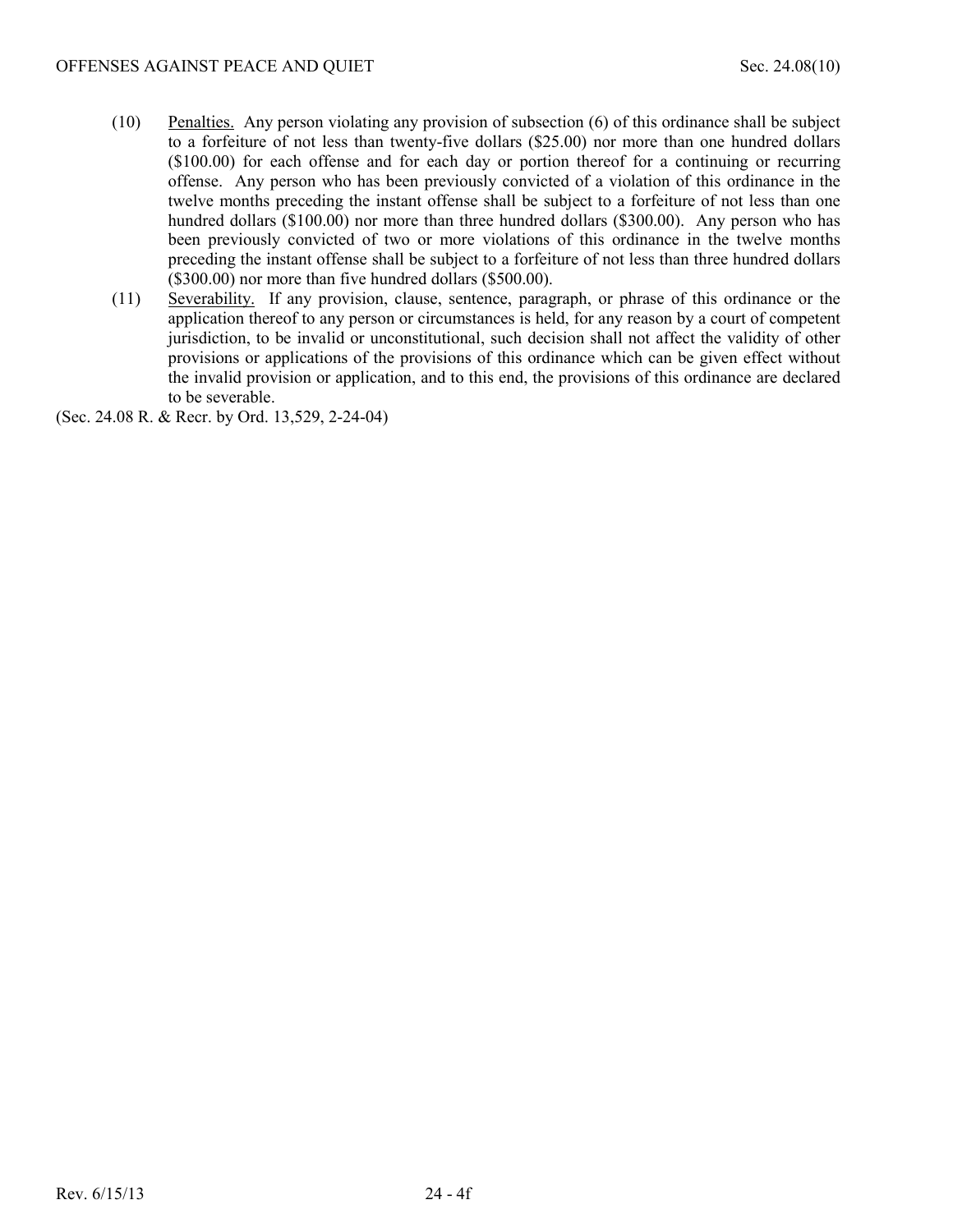# **24.09 LIGHT MOTOR VEHICLE NOISE CONTROL.**

- (1) Declaration of Findings and Policy. Excessive noise from light motor vehicles is a serious hazard to the public health and welfare, safety, and the quality of life. A substantial body of science and technology exists by which excessive noise from light motor vehicles may be substantially abated. The people have a right to and should be ensured an environment free from excessive noise that may jeopardize their health or welfare or safety or degrade the quality of life. Therefore, it is the policy of the City of Madison to prevent excessive noise which may jeopardize the health and welfare or safety of its citizens or degrade the quality of life.
- (2) Scope. This ordinance shall apply to the control of all noise caused by light motor vehicles and originating within the limits of the City of Madison.
- (3) Definitions.
	- (a) Terminology. All terminology used in this ordinance, not defined below, shall be in conformance with applicable publications of the American National Standards Institute (ANSI) or its successor body.
	- (b) A-Weighted Sound Level. This means the sound pressure level in decibels as measured on a sound level meter using the A-weighting network. The level so read is designated dB (A) or dBA.
	- (c) Noise Level. This shall refer to the A-weighted sound level produced by a light motor vehicle.
	- (d) Person. This means any individual, association, partnership, or corporation, and includes any officer, employee, department, agency or instrumentality of a State or any political subdivision of a State.
	- (e) Sound Level Meter. This means an instrument which includes a microphone, amplifier, RMS detector, integrator or time averager, output meter, and weighing networks used to measure sound pressure levels. The instrument shall comply with the standards for Type 1 or Type 2 sound level meters as specified in American National Standards Institute Standards ANSI S1.4-1971 or it successor.
	- (f) Sound Pressure Level. This means (20) times the logarithm to the base 10 of the ratio of the RMS sound pressure to the reference pressure of 20 micropascals. The sound pressure level is expressed in decibels.
	- (g) Noise. This means any sound which annoys or disturbs humans or which causes or tends to cause an adverse psychological or physiological effect on humans.
	- (h) Light Motor Vehicle. For the purposes of this ordinance a light motor vehicle shall mean any automobile, van, motorcycle, motor driven cycle, motor scooter or light truck with gross vehicular weight of less than eight thousand (8,000) pounds.
	- (i) Modified Exhaust System. It is an exhaust system in which:
		- 1. The original noise abatement devices have been physically altered causing them to be less effective in reducing noise, or,
		- 2. The original noise abatement devices have been either removed or replaced by noise abatement devices which are not as effective in reducing noise as the original devices, or
		- 3. Devices have been added to the original noise abatement devices, such that noise levels are increased.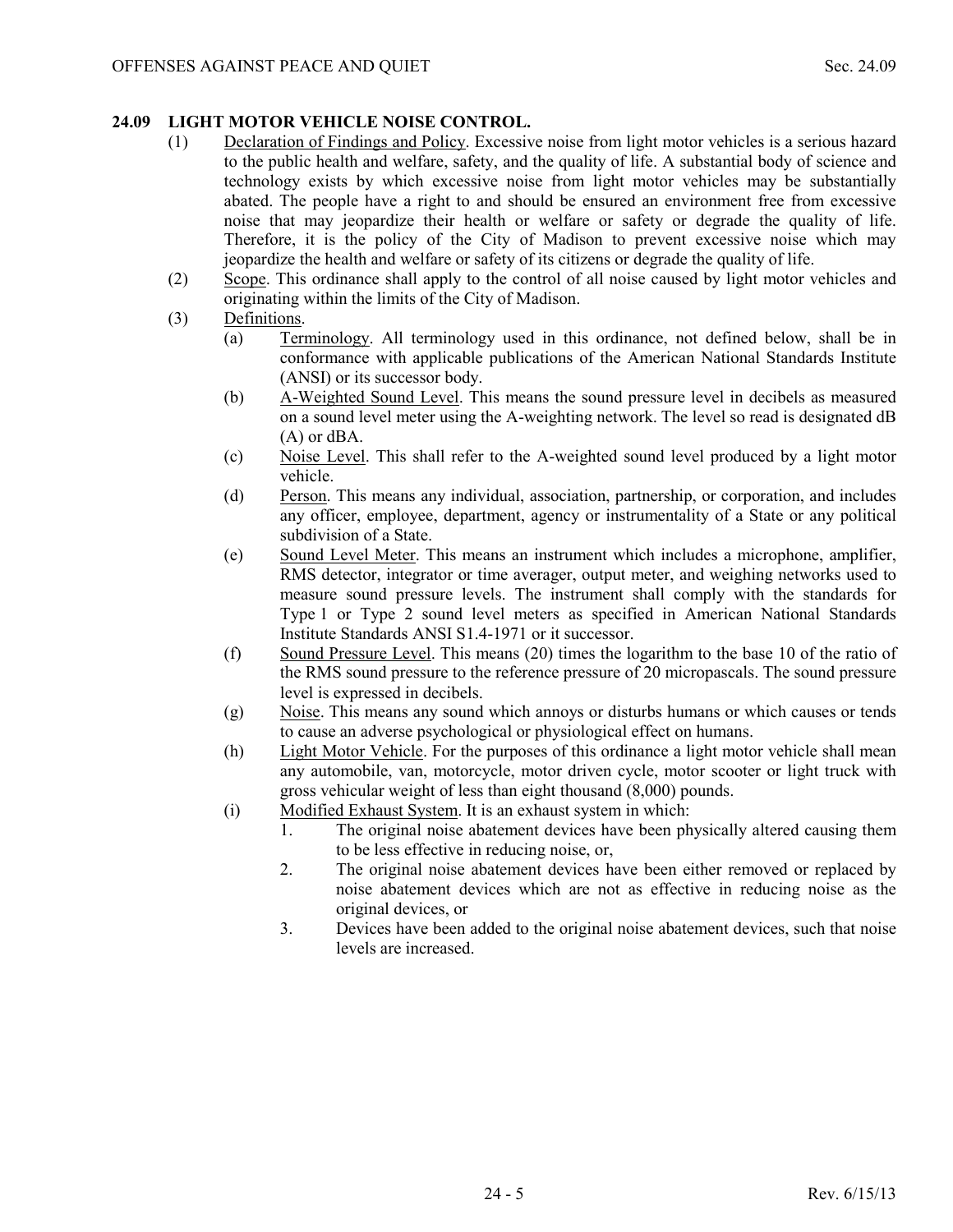- (4) 80 dBA Noise Limit. It shall be unlawful for any person to cause noise levels from the operation of a light motor vehicle in excess of 80 dBA at any location within the corporate limits of the City of Madison. Measurement can be made at any distance greater than or equal to fifteen (15) feet from the closest approach to the vehicle.
- (5) Excessive Noise. Notwithstanding the noise limit expressed under Subsection (4), it shall be unlawful for any person to operate a light motor vehicle such as to cause excessive noise levels as a result of a defective or modified exhaust system, or as a result of unnecessary rapid acceleration, deceleration, revving or tire squeal. (Am. by Ord. 11,896, 7-14-97; Ord. 12,786, 4- 9-01)
- (6) Sound Producing or Amplification Devices.
	- (a) Notwithstanding the noise limit expressed in Sec. 24.09(4) of these ordinances and except as provided in Wis. Stat.  $\S$  347.38(1), no person may operate or park, stop or leave standing a motor vehicle while using a radio or other electric sound amplification device emitting sound from the vehicle that is audible under normal conditions from a distance of seventy-five (75) or more feet, unless the electric sound amplification device is being used to request assistance or warn against an unsafe condition. This subsection does not apply to any of the following:
		- 1. The operator of an authorized emergency vehicle, when responding to an emergency call or when in the pursuit of an actual or suspected violator of the law or when responding to but not upon returning from a fire alarm.
		- 2. The operator of a vehicle of a public utility, as defined in Wis. Stat. §  $11.40(1)(a)$ .
		- 3. The operator of a vehicle that is being used in a community event or celebration, procession or assemblage.
		- 4. The activation of a theft alarm signal device.
		- 5. The operator of a vehicle that is being used for advertising purposes.
		- 6. The operator of a motorcycle being operated outside of a business or residence district.
	- (b) Any owner, operator, or agent having control over the subject equipment violating any provision of this section shall, for the first violation, be subject to a forfeiture of not less than forty dollars (\$40) nor more than eighty dollars (\$80); for the second or subsequent violation within a year, be subject to a forfeiture of not less than one hundred dollars (\$100) nor more than two hundred dollars (\$200). (Am. by Ord. 13,760, Adopted 12-14- 04)

(Cr. by Ord. 12,786, 4-9-01; Am. by ORD-13-00074, 5-14-13)

- (7) Signaling Devices. It shall be unlawful for any person to operate any horn or other audible signaling device on any motor vehicle except in an emergency or when required by law.
- (8) Severability. If any provision of this ordinance is held to be unconstitutional or otherwise invalidated by any court of competent jurisdiction, the remaining provisions of the ordinance shall not be invalidated.

(Renum. by Ord. 12,786, 4-9-01)

NOTE: The Police Advisory Committee recommended that the Council review this ordinance in May of 1984, which motion was adopted by the Common Council.

(Sec. 24.09 Cr. by Ord. 7669, 3-22-82)

# **24.10 - 24.11 RESERVED FOR FUTURE USE.**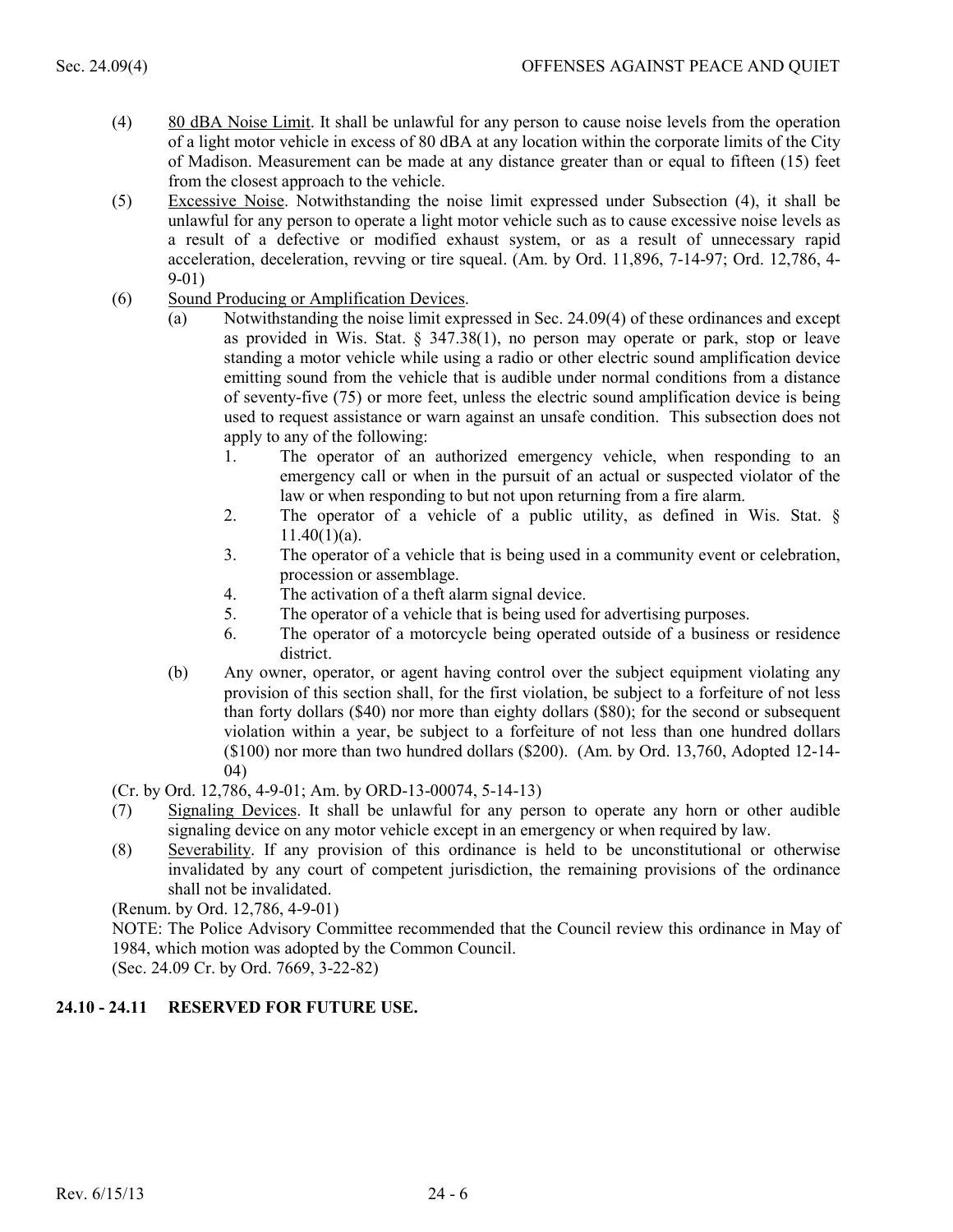#### **24.12 PANHANDLING PROHIBITED.** (Title Am. by ORD-12-00113, 9-26-12)

- (1) Purpose. The purpose of this ordinance is to ensure unimpeded pedestrian traffic flow, to maintain and protect the physical safety and well-being of pedestrians and to otherwise foster a safe and harassment-free climate in public places in the City of Madison. The ordinance also provides protections in the Central Business District. This area is a special and unique area of the City of Madison, constituting the connection between the University of Wisconsin and the State Capitol, and having numerous businesses, restaurants and entertainment venues. The State Street Mall is a Transit Mall, with limited or no access to motor vehicles by the public. The City of Madison has a significant public and governmental interest in encouraging the public presence of residents and visitors in the Central Business District, and their unimpeded use of public areas and private businesses in the area by insuring that residents and visitors are able to walk unobstructed in this area without being stopped and asked for a handout. Thousands of individuals walk in this area on a daily basis and the City has a significant interest in providing a safe, pleasant environment and encouraging visitors to frequent this area. The City has received regular complaints from businesses and residents of the Central Business District on the deleterious effect of panhandling in the area. The city finds that a ban on panhandling in this downtown area will serve these important interests. The City has determined that a significant number of individuals that request handouts, turn around and use the donated money to purchase alcohol. By eliminating the ability to procure a handout in close proximity to liquor establishments the City in turn hopes to reduce the cycle of abuse.
- (2) Definitions. As used in this section:

"Central Business District" for purposes of this ordinance is defined to include the 100 through 800 blocks of State Street Mall, North Park Street from University Avenue to Lake Mendota, East Campus Mall, Fitch Court, North Lake Street from University Avenue to Lake Mendota, North Frances Street from University Avenue to Langdon Street, Langdon Street from North Park Street to North Frances Street, University Avenue from North Park Street to North Frances Street, West Gilman Street from University Avenue to North Henry Street, West Gorham Street from University Avenue to North Carroll Street, West Johnson Street from North Broom Street to North Carroll Street, Dayton Street from State Street to North Webster Street, Mifflin Street from North Henry Street to North Webster Street, West Washington Avenue from Henry Street to Carroll Street, East Washington Avenue from Pinckney Street to Webster Street, Main Street from South Henry Street to South Webster Street, Doty Street from South Fairchild Street to South Webster Street, Wilson Street from South Carroll Street to 120 East Wilson Street, North Broom Street from West Dayton Street to State Street, Henry Street from West Main Street to West Gorham Street, Fairchild Street from West Doty Street to State Street, Carroll Street from West Wilson Street to West Johnson Street, Pinckney Street from East Wilson to East Dayton Street, Webster Street from East Doty Street to East Dayton Street, Wisconsin Avenue from Mifflin Street to Dayton Street, North Hamilton Street from East Mifflin Street to North Webster Street, King Street from East Main Street to South Webster Street, Martin Luther King Jr. Blvd. from Wilson Street to Main Street, South Hamilton Street from South Fairchild Street to West Main Street. This area is depicted in the map at the end of this section.

(Am. by ORD-05-00116, 6-28-05)

"Intersection" has the meaning designated in Wis. Stat. § 340.01(25).

 "Known panhandler" means a person who within one year previous to the date of arrest for violation of this section has been convicted in a court of competent jurisdiction of any civil or criminal offense involving panhandling.

"Licensed alcohol establishment" means any retailer that is licensed to sell alcohol beverages under Chapter 38.

"Procure a handout" means to request from another person an immediate donation of money, goods or other gratuity, and includes but is not limited to seeking donations.

"Place open to the public" includes all places open to the public and includes but is not limited to streets, sidewalks, plazas, parks, driveways, parking lots, and all buildings open to the general public.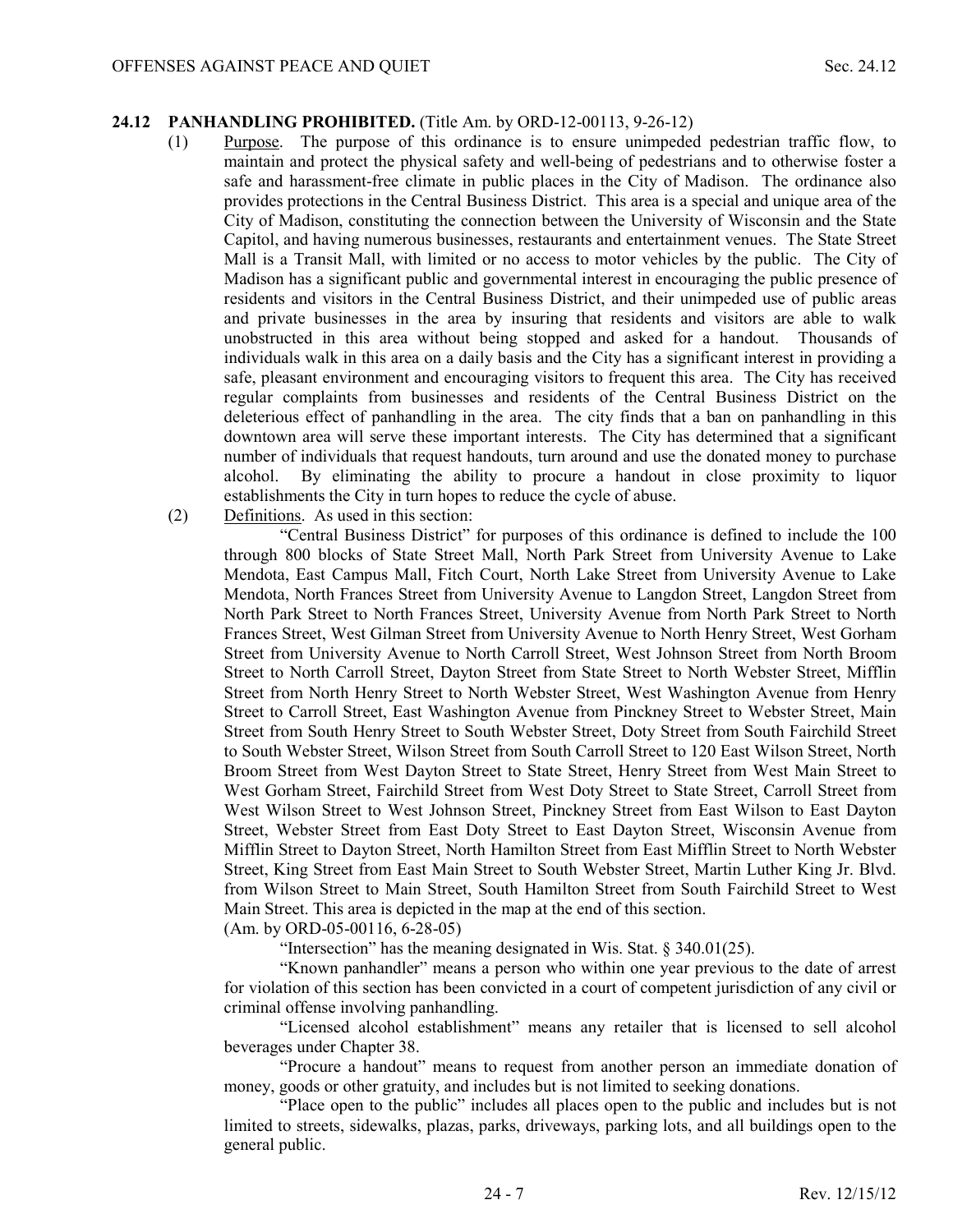- (3) In any place open to the public, no person either individually or as part of a group shall procure or attempt to procure a handout from another in a manner or under circumstances manifesting an express or implied threat or coercion. Among the circumstances which may be considered in determining whether such purpose or behavior is manifested are the following: that such person is a known panhandler; that such person repeatedly and in a threatening fashion, beckons to, stops, or attempts to stop passer(s)-by; that such person engages passer(s)-by in threatening conversation; or that such person utilizes threatening bodily gestures. A conversation or gesture or both shall be construed as threatening if a reasonably prudent individual would perceive such conduct as intending to result in the procurement or money, goods or other gratuity by threat or coercion. The violator's conduct must be such as to demonstrate a specific intent to induce, solicit, or procure from another goods or money by threat or coercion. No arrest shall be made for a violation of this subsection unless the arresting officer first affords such person an opportunity to explain such conduct, and no one shall be convicted of violating this subsection if it appears at trial that the explanation given was true and disclosed a lawful purpose.
- (4) In any place open to the public, no person either individually or as part of a group shall procure or attempt to procure a handout from another in an aggressive or intimidating manner. Among the circumstances which may be considered in determining whether such purpose or behavior is manifested are the following: that such person is a known panhandler; that such person continues to beckon to, accost or follow or ask passer(s)-by for a handout after the passer(s)-by has failed to respond or has told the person "no"; that such person engages in a course of conduct or commits any act which harasses or intimidates the passer(s)-by; or that such person utilizes or attempts to utilize bodily gestures or physical contact to impede the path of any passer(s)-by, including but not limited to unwanted touching or blocking the path or impeding the free movement of the passer(s)-by. Behavior shall be construed as aggressive or intimidating if a reasonably prudent individual could be deterred from passing through or remaining in or near any thoroughfare or place open to be the public because of fear, concern or apprehension of said behavior. The violator's conduct must be such as to demonstrate a specific intent to induce, solicit, or procure from another goods or money by aggressive or intimidating behavior. No arrest shall be made for a violation of this subsection unless the arresting officer first affords such person an opportunity to explain such conduct, and no one shall be convicted of violating this subsection if it appears at trial that the explanation given was true and disclosed a lawful purpose.
- (5) It shall be unlawful for any person to procure or attempt to procure a handout within twenty-five (25) feet of any of the following locations:
	- (a) an alcohol licensed establishment;
	- (b) Central Business District;
	- (c) an intersection;
	- (d) an open sidewalk café; or
	- (e) an automatic teller machine (ATM).
	- (Am. by ORD-05-00116, 6-28-05)
- (6) Penalty. Any person violating this section shall be subject to a forfeiture of not less than ten dollars (\$10) nor more than five hundred dollars (\$500), notwithstanding any provision of this chapter setting a different penalty. (Am. by ORD-10-00063, 6-23-10)